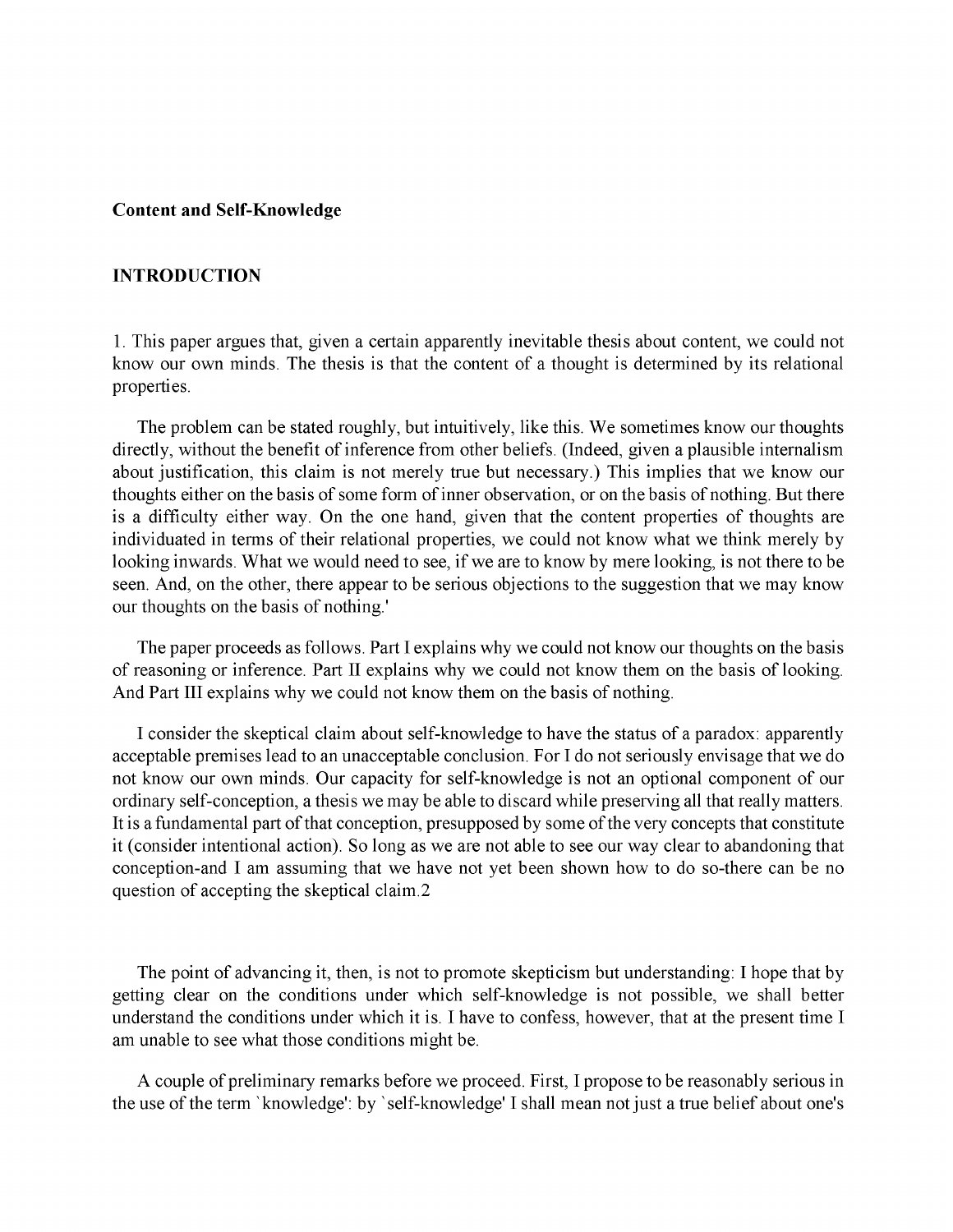own thoughts, but a justified one. (I do not, however, propose to be so serious as to worry about the complexities induced by Gettier-style counterexamples.) Second, I want to keep the discussion as free as possible of problematic auxiliary assumptions about the nature of thought. In particular, I do not want to assume a 'language of thought' model of thinking. I hope one of these days to write a paper entitled "The Language of Thought Hypothesis in the Philosophy of Mind." It would argue that, contrary to what many people seem to believe, a language of thought model has profound and unexpected implications for the way we think about most mental phenomena. Issues about selfknowledge, in particular, are transformed by its assumption. The reason should be evident: a language of thought model implies that there are type-type correlations between certain purely formal and intrinsic properties of thoughts and their semantic properties. This is a heady assumption that stands to profoundly affect the account we are able to give of our capacity to know the semantic properties of thoughts. Too heady, I think, to be assumed uncritically and, hence, too heady for the purposes of this paper.

# 1. THE CHARACTER OF SELF-KNOWLEDGE

### Inference and Self-Knowledge

2. Many extravagant claims have been made about our capacity to know our own minds. Descartes, who was responsible for the worst excesses, taught many subsequent generations of philosophers that self-knowledge was both infallible and exhaustive. In contrast with our knowledge of other people's minds, Descartes held, our access to our own contemporaneous mental states and events could issue neither in false belief nor in ignorance.

These famous Cartesian claims are not, of course, wholly without substance; for a certain restricted class of mental events-namely, sensations-they may even be true. For it does seem constitutive of, say, an occurrence of pain, that it register with us precisely as an occurrence of pain. And so, it seems not conceivable, in respect of facts about pain, that we should be either ignorant of their existence or mistaken about their character, just as the Cartesian doctrine requires.

But the corresponding theses about contentful or representational states carry little contemporary conviction. That we harbor a multitude of thoughts of whose existence we are unaware is a presupposition not only of Freudian theory, but of much of present-day cognitive science. And phenomena that are intelligible only if infallibility is false-self-deception, for instance-seem pervasive.

3. A Cartesian account, then, of the distinction between first-person and thirdperson knowledge of mind must be rejected. But we should be wary, in correcting for Cartesian excess, of recoiling too far in the opposite direction. For there remains, even after we have discarded the problematic Cartesian claims, a profound asymmetry between the way in which I know my own thoughts and the way in which I may know the thoughts of others. The difference turns not on the epistemic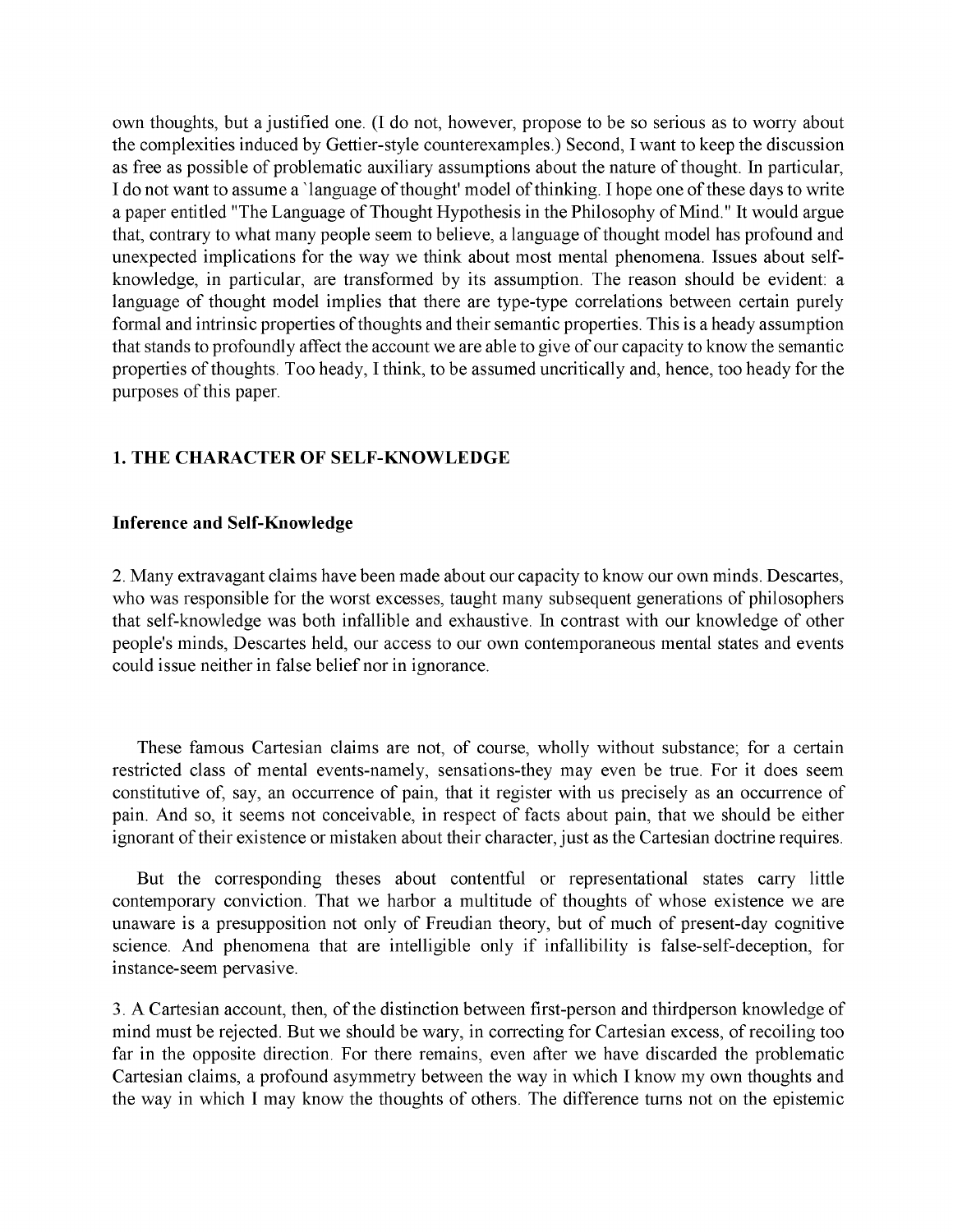status of the respective beliefs, but on the manner in which they are arrived at, or justified. In the case of others, I have no choice but to infer what they think from observations about what they do or say. In my own case, by contrast, inference is neither required nor relevant. Normally, I know what I think-what I believe, desire, hope or expect-without appeal to supplementary evidence. Even where such evidence is available, I do not consult it. I know what I think directly. I do not defend my self-attributions; nor does it normally make sense to ask me to do so.3

Ryle attempted to deny all this.4 He tried to defend the view that there is no asymmetry between first-person and third-person access to mental states. In both cases, he maintained, the process is essentially the same: ordinary inspection of ordinary behavior gives rise to the discovery of patterns in that behavior, which in turn leads to the imputation of the appropriate propositional attitudes.

The claim carries no conviction whatever. The trouble is not merely that it runs counter to all the relevant appearances, offering an implausible explanation for the knowledge we have of our thoughts. The trouble is that, for much of what we do know about our own thoughts, it can offer no explanation at all. Consider an act of entertaining a particular proposition. You think: Even lousy composers sometimes write great arias. And you know, immediately on thinking it, that that is what you thought. What explanation can the Rylean offer of this? The difficulty is not merely that, contrary to appearance and the canons of epistemic practice, he has to construe the knowledge as inferential. The difficulty is that he has to construe it as involving inference from premises about behavior that you could not possibly possess. Your knowledge of that occurrent thought could not have been inferred from any premises about your behavior because that thought could not yet have come to have any traction on your behavior. So it's not merely that, on the Rylean view, you would have to know inferentially what you appear to know non-inferentially. It's that you would not know at all what you seem to know unproblematically.

Any inferential conception is likely to succumb to this sort of objection. Since the epistemic norms governing ascriptions of self-knowledge do not require possession of supplementary evidence, for any item of evidence insisted on by an inference-based account-whether it involve behavior or the environment or even the causal properties of thoughts-it should be possible to describe a situation in which you know your thoughts but you do not know the item in question.

### Internalism and Self-Knowledge

4. It is, actually, surprisingly little noticed that on an internalist conception of justification-a conception to which many philosophers remain profoundly sympathetic-knowledge of one's own mental states has to be non-inferential. On this view, the alternative is not merely implausible; it is incoherent. I shall explain.

The intuition that fuels internalism in the theory of justification is the thought that someone cannot count as justified in holding a certain belief if, judged from the standpoint of his own subjective conception of the situation, he may appear epistemologically irresponsible or irrational in accepting that belief. The intuition is effectively triggered by various examples in which,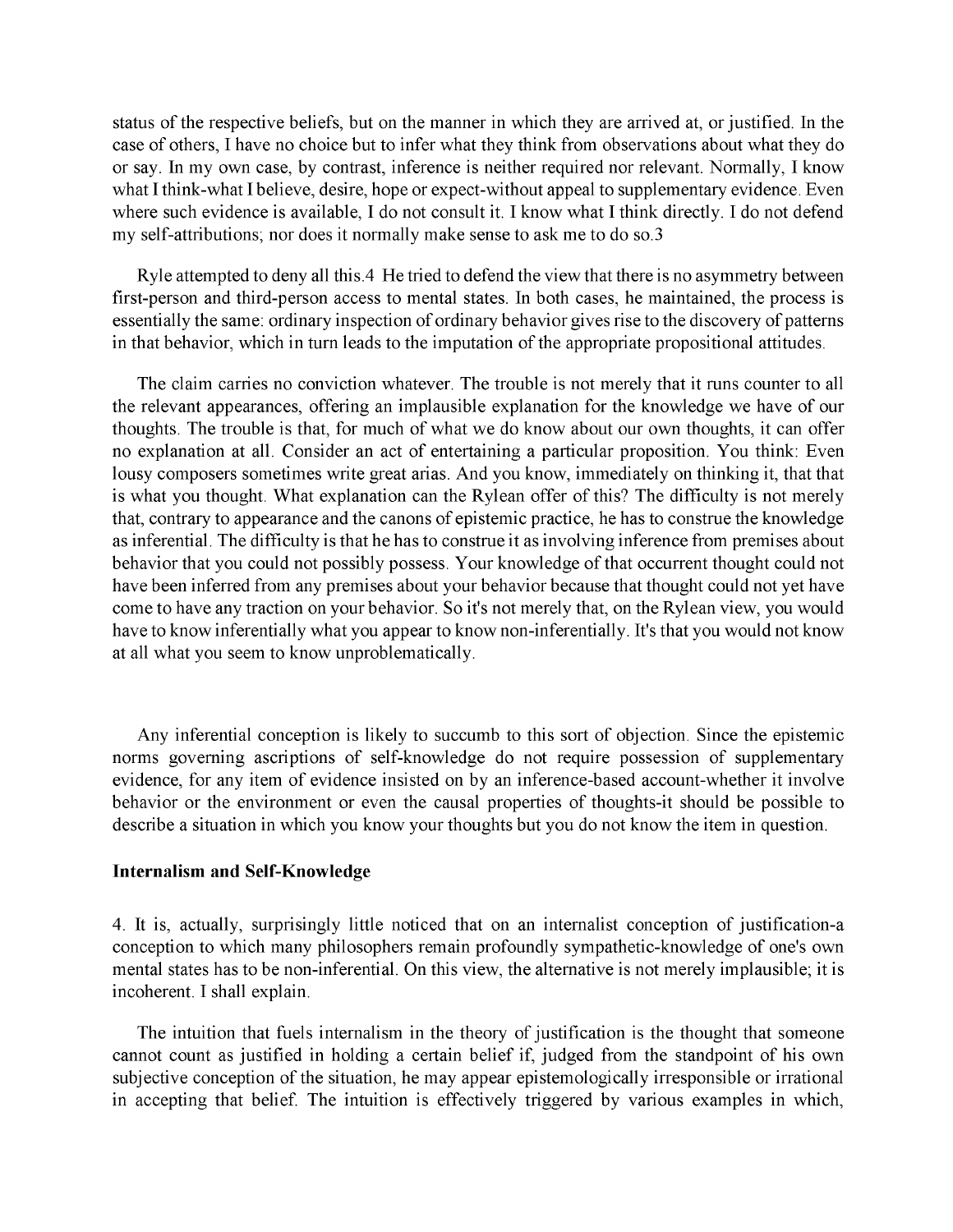although a person's belief satisfies basic externalist demands-the belief is formed by a reliable beliefforming mechanism and so on-the person does not count as epistemically justified because, as far as he is concerned, he has no reason for accepting the belief and may, indeed, have reasons for rejecting it.

Consider Sam.5 Sam believes himself to have the power of clairvoyance, though he has no reason for the belief, and some evidence-in the form of apparently cogent scientific results-against it. One day he comes to believe, for no apparent reason, that the President is in New York City. He maintains this belief, appealing to his alleged clairvoyant power, even though he is at the same time aware of a massive amount of apparently cogent evidence, consisting of news reports, allegedly live television pictures, and so on, indicating that the President is at that time in Washington, D.C. Now the President is in fact in New YorkCity, the evidence to the contrary being part of an official hoax. Moreover, Sam does in fact have completely reliable clairvoyant power under the conditions then satisfied, and his belief about the President did result from the operation of that power.

Is Sam justified in his belief about the President? Basic reliabilist demands are met; but the intuition persists that the belief cannot be epistemically justified because, judged from the standpoint of Sam himself, it is epistemically thoroughly irrational.

Examples such as this are at the heart of internalist dissatisfaction with externalist conceptions of justification; they motivate the requirement that, if a belief depends upon evidence, "the knower [must] grasp the connection between the evidence and what it is evidence for," if his belief is to be justified.6

Suppose, then, that the proposition that p depends on the proposition that q. According to internalism, if I am to be justified in believing that p, I must believe that p as a result both of my recognition that I believe that q, and that a belief that q justifies a belief that p. Spelling this out in explicit detail, we have:

- 1. I believe that p.
- 2. I believe that q.
- 3. The proposition that q justifies the proposition that p.
- 4. I know that I believe that q.
- 5. I know that a belief that q justifies a belief that  $p$ .
- 6. I believe that p as a result of the knowledge expressed in 4 and 5.

5. Now, there is, of course, a standard problem in holding that all knowledge of empirical propositions is inferential, that all beliefs can be justified only by reference to other beliefs. This is the problem of the regress of justification: If the belief that p is to count as justified, then the belief that q on which its justification depends must itself be justified. But if all beliefs can be justified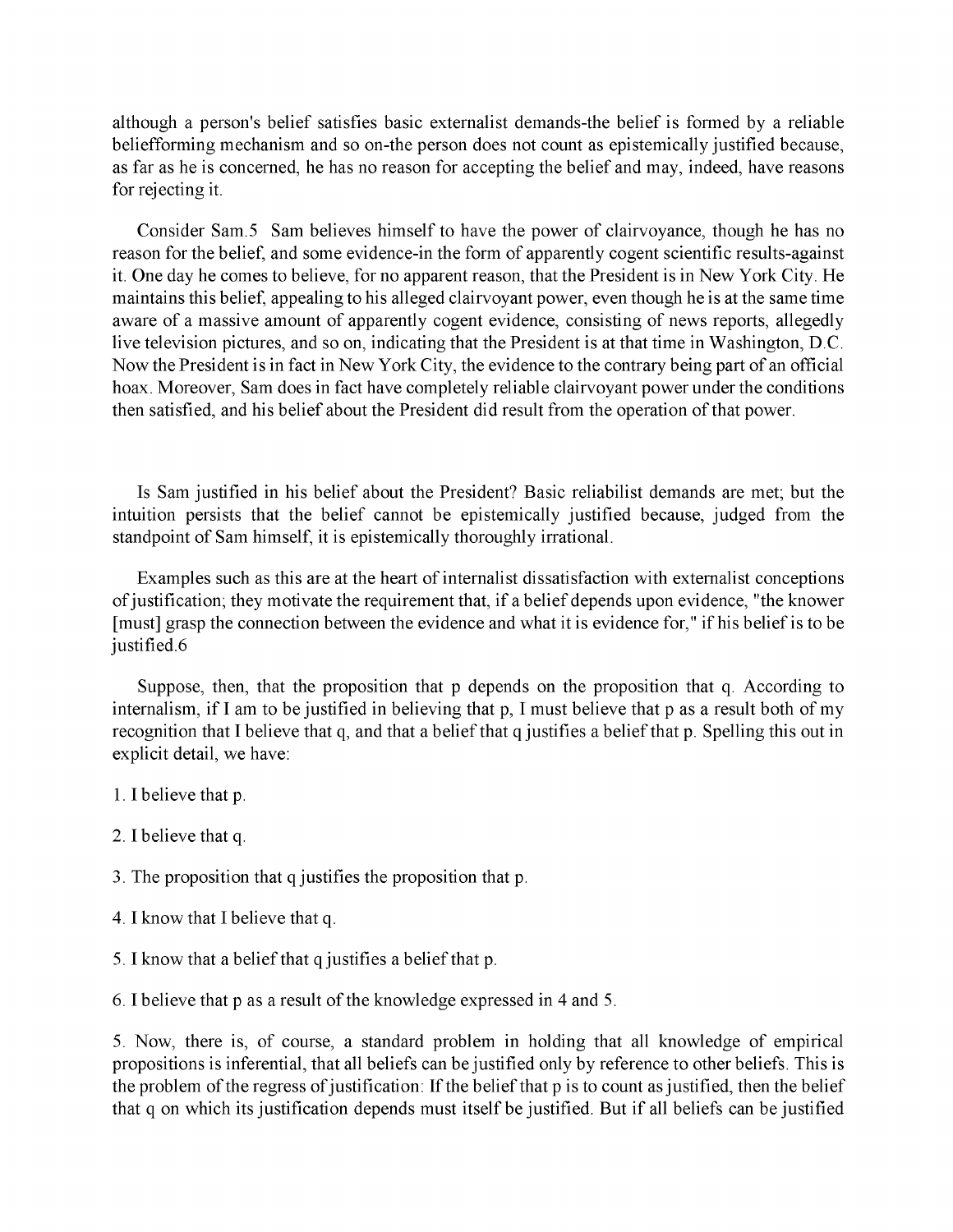only by reference to other beliefs, then the belief that q must itself be justified by reference to other beliefs. And this threatens to lapse into a vicious regress.

Any theory of justification must confront this problem. The available nonskeptical options-Foundationalism and Coherentism-are well known and need not be rehearsed here.

The point I wish to make, however, is that there is a special problem sustaining a thoroughly inferential conception of self-knowledge, one that is independent of the standard problem of the regress of justification.

6. In order to bring it out, waive the standard problem: let us not require that if the non-intrinsically credible proposition that p is to be justifiably believed, then it has to rest on a belief that q that is itself justified; let us simply require that the belief that p be justified relative to the belief that q, in accordance with standard internalist requirements.

Where the subject matter of concern is knowledge of one's own beliefs, the belief that p will be a beliefto the effect that I have a certain belief, say, that I believe that r. Since we are supposing that all self-knowledge is inferential, there must be a belief on which this belief rests. Let that be the belief that s. Now, what would have to be true if I am to be justified in believing that I believe that r?

Taking into account the fact that the belief in question is a belief concerning my own beliefs, the conditions that would have to be satisfied, ifI am to be justified in believing that I believe that r, are these:

- 1'. I believe that I believe that r.
- 2'. I believe that s.
- 3'. The proposition that s justifies the proposition that I believe that r.
- 4'. I know that I believe that s.
- $5'$ . I know that a belief that s justifies the belief that I believe that r.
- $6'$ . I believe that I believe that r as a result of the knowledge expressed in 4' and 5.

The problem is transparent. In order to be justified in believing that I have a certain belief, I must already know that I have some other belief (4'): In order to know that I believe that r, I must antecedently know that I believe that s. But how was knowledge of this belief acquired? On the assumption that all selfknowledge is inferential, it could have been acquired only by inference from yet other known beliefs. And now we are off on a vicious regress.7

The problem with sustaining a thoroughly inferential conception of selfknowledge should have been evident from the start. For the ordinary notion of being justified in believing a non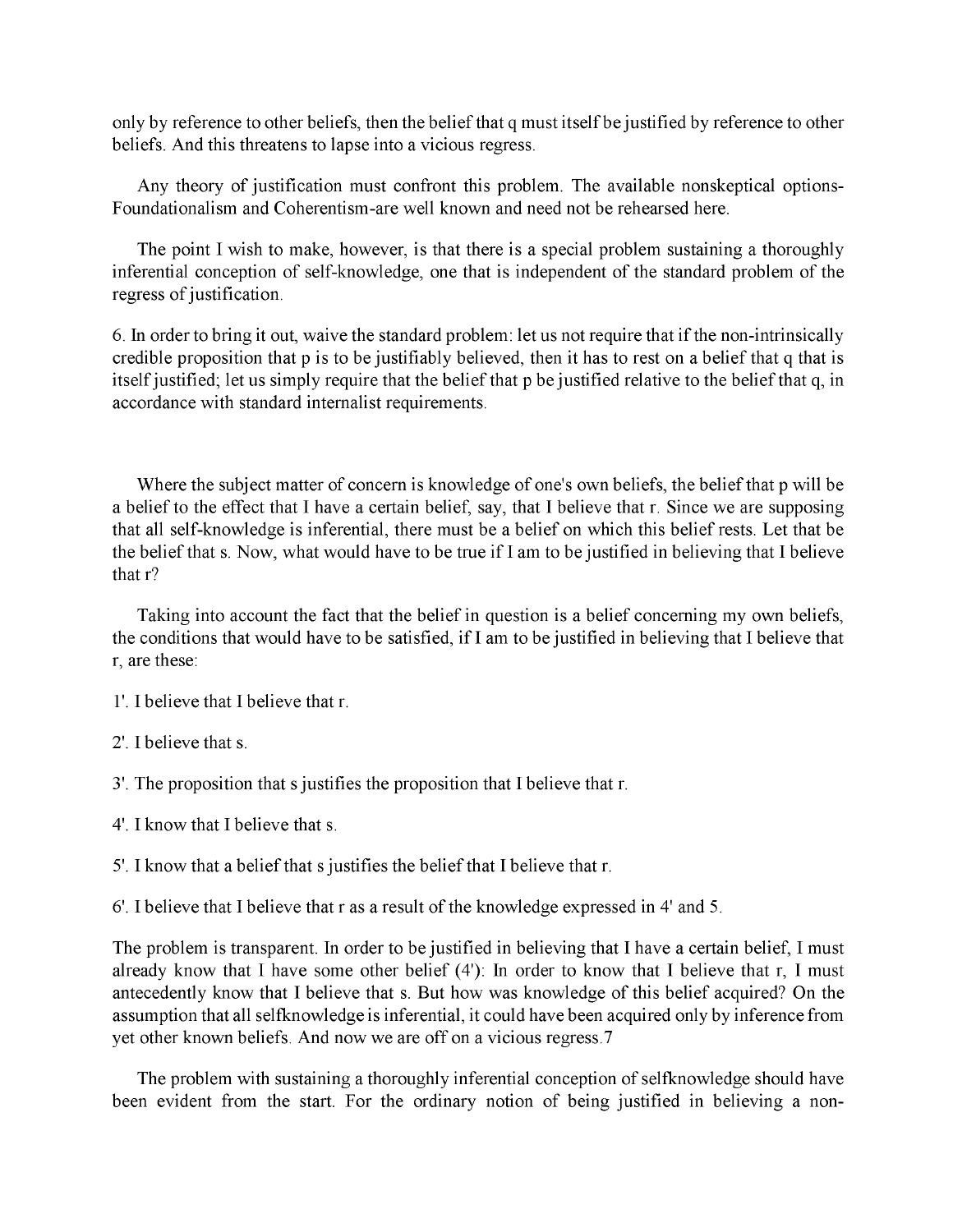intrinsically credible empirical proposition presupposes self-knowledge. For it presupposes that one has grasped the fact that one's belief in that proposition bears some appropriate epistemic relation to one's other beliefs. In ordinary epistemological discussions this does not emerge as a problem because those discussions tend to focus exclusively on the justification of belief concerning the external world; they tend, understandably, to take knowledge of the beliefs themselves for granted. When such knowledge is not taken for granted, however, it emerges very clearly that not all knowledge of one's beliefs can be inferential. On pain of a vicious regress, it must be possible to know the content of some mental states non-inferentially.8

7. The intuitive epistemic facts indicate that knowledge of one's mental states is direct. And an internalist conception of justification implies that it has to be. There are two ways to accommodate this claim.

We may conclude, on the one hand, that self-knowledge is not inferential because it is based on some form of inner observation; or, on the other, that it is not inferential because it is based on nothing-at any rate, on nothing empirical.

How might a contingent fact be known on the basis of nothing empirical? We shall consider that question in Part III. Before that, however, I want to turn to asking whether we could know our thoughts on the basis of inner observation.

## II. CONTENT AND KNOWLEDGE OF CONTENT

8. The suggestion that I know about my thoughts by being introspectively aware of them seems, from a phenomenological standpoint anyway, overwhelmingly plausible. It is not simply that I have reliable beliefs about my thoughts. I catch some of my thoughts in the act of being thought. I think: If she says that one more time, I'm leaving. And I am aware, immediately on thinking it, that that is what I thought. Can 'inner awareness' provide the right explanation for how I know my thoughts?

There are many aspects to this question. An exhaustive treatment would distinguish carefully between occurrent events-fleeting thoughts, sudden fancies-and standing states-fixed beliefs, stable desires-and would worry about the epistemological ramifications of that distinction. It would also distinguish between the distinct attitudes that one may sustain toward a given content-judging, believing, desiring, entertaining -and explore any corresponding epistemic differences. Here, however, I shall not be concerned with these important nuances. For my worry is that, given certain currently prevailing orthodoxies about content, it is impossible to see how any contentful state could be known on the basis of inner observation.

The difficulty stems from the contemporary commitment to a relationist conception of content: the view that the content properties of mental states and events are determined by, or supervenient upon, their relational properties. Intuitively, the difficulty seems clear: how could anyone be in a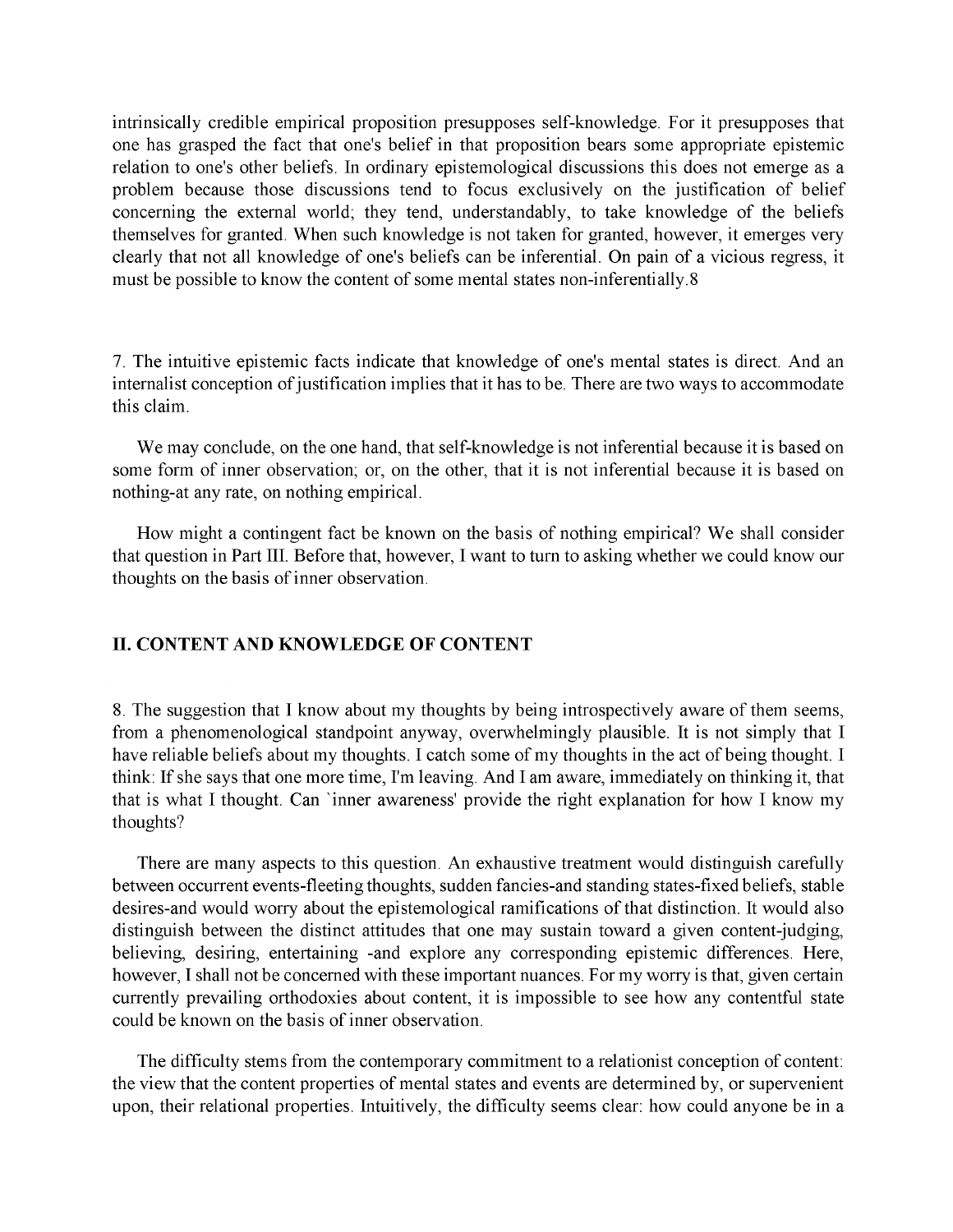position to know his thoughts merely by observing them, iffacts about their content are determined by their relational properties? Articulating the intuitive problem in explicit detail is the task of the present part.

### Anti-Individualism and Self-Knowledge

9. The commitment to relationism is evident, of course, in wide or anti-individualistic conceptions of thought content. According to such views, many of a person's thought contents are necessarily dependent on relations that that person bears to the physical or, in some cases, social environment. The view is supported by a series of now-famous thought experiments. Their strategy is to show that two individuals who are molecule-for-molecule duplicates of each other, may nevertheless think different thoughts if their environments differ from each other in certain specified ways. Thus, Putnam has argued that part of what makes it true that some of my thoughts involve the concept water, is that it is typically in re H2O that I token those thoughts; a duplicate of mine, who grew up in an indistinguishably similar environment except that in it the liquid that filled the lakes and swimming pools consisted of XYZ and not H2O, would not have the concept water but some other concept, twater. Similarly, Tyler Burge has argued that part of what makes it true that some of my thoughts involve the concept arthritis is that I live in, and defer to, a community in which the concept of arthritis is used in a certain way; a duplicate of mine, who grew up in an indistinguishably similar community except that in it the use of the concept was extended so as to cover all rheumatoid ailments, would not have the concept arthritis but some other concept, tharthritis.

10. Now, doesn't it follow from such anti-individualistic views that we cannot know our thoughts in a direct, purely observational manner? The following line of reasoning might seem to lead rather swiftly to that conclusion. To know my water thoughts, I would have to know that they involve the concept water and not the concept twater. But I could not know whether my thought involves the concept water or the concept twater without investigating my environment. For what I would need to know is whether it was typically in re H2O or typically in re XYZ that I token my thoughts; and I certainly would have to investigate my environment in order to know that. I could hardly know such facts by mere introspection. It would seem to follow, therefore, that I could not know the contents of my thought purely observationally: I would have to infer what I think from facts about my environment.

This line of reasoning is no doubt too swift. As it stands it appears to be making problematic assumptions about the conditions required for knowledge.9 Consider perceptual knowledge. Someone may know, by looking, that he has a dime in his hand. But it is controversial, to put it mildly, whether he needs to know all the conditions that make such knowledge possible. He need not have checked, for example, that there is no counterfeit money in the vicinity, nor does he need to be able to tell the difference between a genuine dime and every imaginable counterfeit that could have been substituted. The ordinary concept of knowledge appears to call for no more than the exclusion of"relevant" alternative hypotheses (however exactly that is to be understood); and mere logical possibility does not confer such relevance.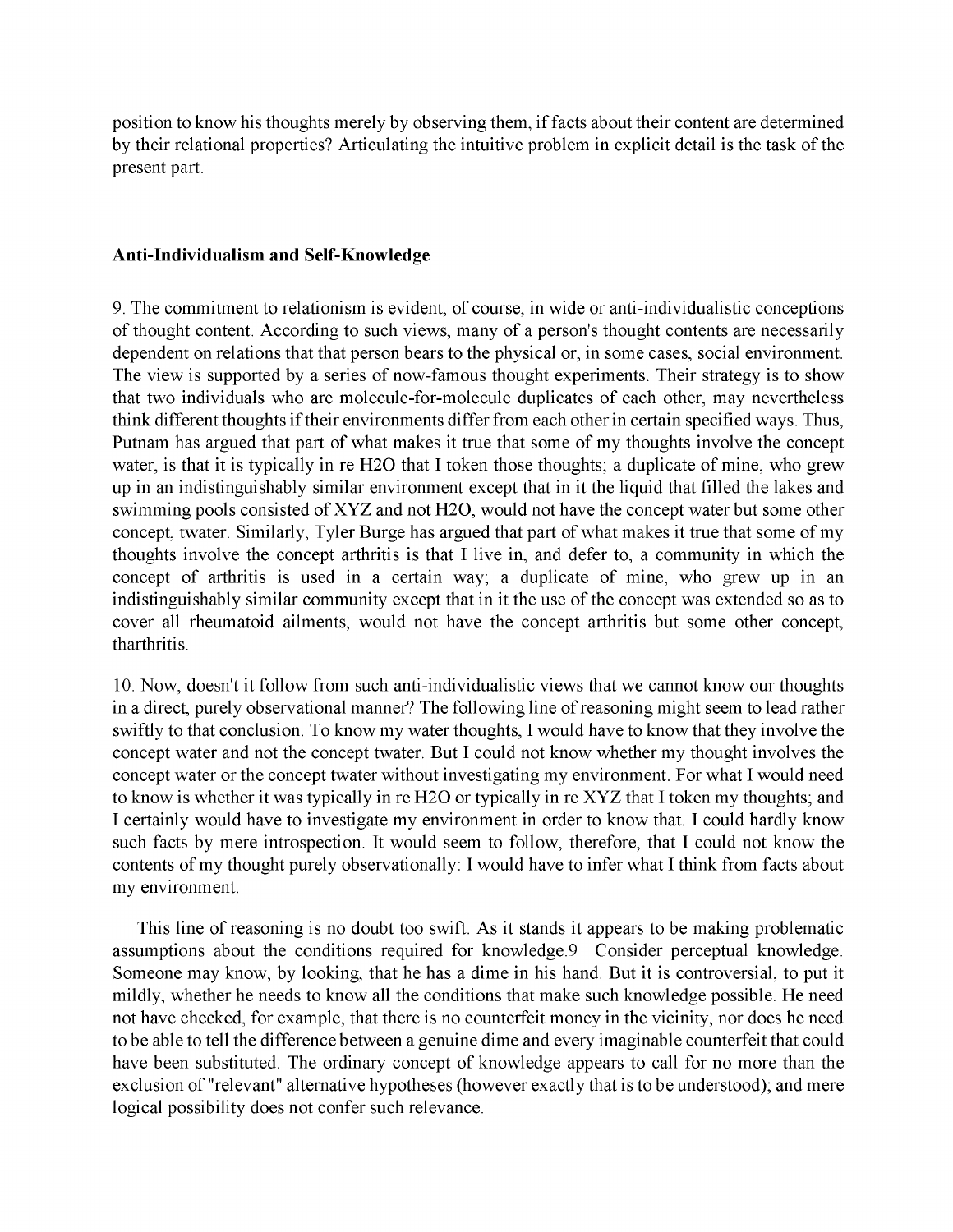Similar remarks apply to the case of self-knowledge. And so, since under normal circumstances the twater hypothesis is not a relevant alternative, we ought not to assume, as the swift argument evidently does, that we could not know our actual thought contents unless we are able to discriminate between them and their various twin counterparts.

11. The swift argument, however, suggests a slower and more convincing argument for the same conclusion. For it seems fairly easy to describe scenarios in which the twin hypotheses are relevant alternatives, but in which they are, nevertheless, not discriminable non-inferentially from their actual counterparts.

Imagine that twin-earth actually exists and that, without being aware of it, S undergoes a series of switches between earth and twin-earth. Most antiindividualists agree that, if a person were to remain in each situation long enough, that person would eventually acquire the concepts appropriate to that situation.10 There are two ways to imagine the final outcome. On the one hand, we may imagine that after a series of such switches, S ends up with both earthian and twin-earthian concepts: thoughts involving both arthritis and tharthritis are available to him. Or, alternatively, we may imagine that with every such slow switch a wholesale displacement of S's resident concepts takes place, so that at any given time either the earthian or the twin-earthian concepts are available to him, but not both.

The story is usually told, I believe, in the second of these two ways; though so far as I can tell, it is perfectly coherent-and a lot more interesting-to tell it the other way. Still, in the interests of keeping matters as simple as possible, I shall follow tradition and imagine only the second version. t t I invite you to consider, then, a thinker S, who, quite unawares, has been shuttled back and forth between earth and twin-earth, each time staying long enough to acquire the concepts appropriate to his current situation, and at the expense of the concepts appropriate to his previous situation.

What does S know? By assumption, he is not aware that the switches have taken place and nothing about his qualitative mental life or his perceived environment tips him off. Indeed, S may not even be aware of the existence of twin-earth or of the dependence of content on environment. As far as S is concerned, he has always lived on earth. If someone were to ask him, just after one set of twin-earthian concepts has been displaced by a set of earthian ones, whether he has recently thought thoughts involving an arthritis-like concept distinct from arthritis, S would presumably say "no." And yet, of course, according to the anti-individualist story, he has. His knowledge of his own past thoughts seems very poor, but not presumably because he simply can't remember them. Could it be because he never knew them?

Let us in fact confront that question directly. Does S know what he is thinking while he is thinking it? Suppose he is on twin-earth and thinks a thought that he would express with the words "I have arthritis." Could he know what he thought? The point to bear in mind is that the hypothesis that he thought I have arthritis is now a relevant alternative. He, of course, is not aware ofthat, but that doesn't change matters. Epistemic relevance is not a subjective concept. Someone may not be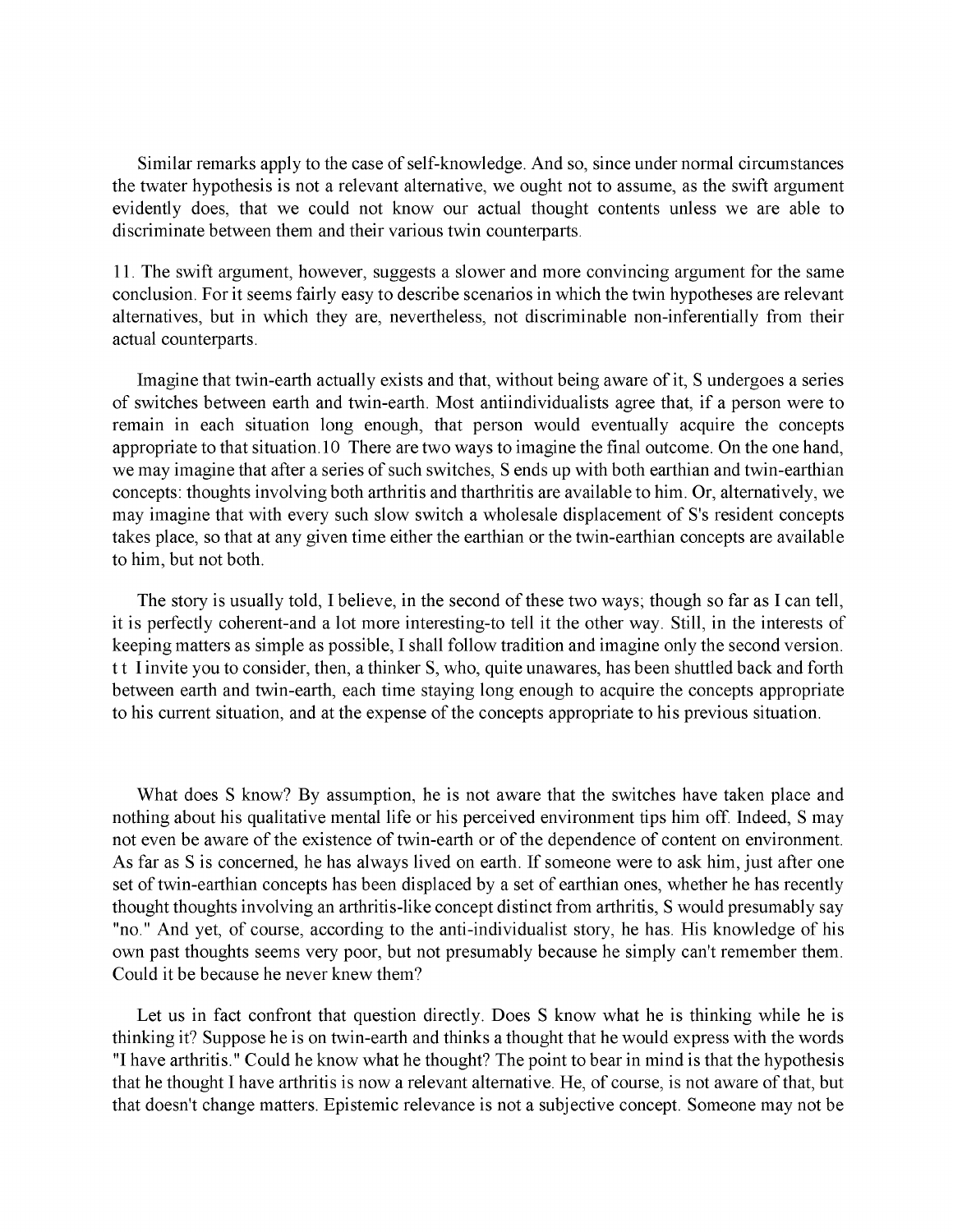aware that there is a lot of counterfeit money in his vicinity; but if there is, the hypothesis that the dime-looking object in his hand is counterfeit needs to be excluded before he can be said to know that it is a dime. Similarly, S has to be able to exclude the possibility that his thought involved the concept arthritis rather than the concept tharthritis, before he can be said to know what his thought is. But this means that he has to reason his way to a conclusion about his thought; and reason to it, moreover, from evidence about his external environment which, by assumption, he does not possess. How, then, can he know his thought at all?-much less know it directly?12

#### Individualist Content and Self-Knowledge

12. Ever since Putnam first invented twin-earth, philosophers have expressed concern about the compatibility of wide individuation with the direct character of self-knowledge. 13 In the previous section I have tried to show that these concerns are in order, that there is indeed a problem reconciling the thesis with the intuitive facts. As I shall try now to explain, however, the problem about selfknowledge was there all along and the recent emphasis on widely individuated content betrays a misunderstanding: even if no external factors were involved in fixing mental content, on any currently acceptable account of the internal determinants, the difficulty about self-knowledge would still remain.

The point is that according to currently prevailing orthodoxy, even the internal (or narrow) determinants of a mental event's content are relational properties of that event (although they are, of course, intrinsic properties of the thinker in whom the events occur.)

An example of a properly non-relationist conception of content is provided by the imagistic theory of the British Empiricists. According to this theory, thinking the thought that p involves entertaining an image that represents that p. And the facts in virtue of which an image represents a particular state of affairs are said to depend exclusively on the intrinsic properties of the image. Neither tenet is considered plausible today. Thinkings are not imagings; and, in any case, the representational properties of images are not determined by their intrinsic properties.

Indeed, according to contemporary conviction, there is no property intrinsic to a mental eventcertainly no naturalistic intrinsic property-that could serve as the complete determinant of that event's representational content. In effect, the only idea around about what narrow properties of an event might fix its content is the suggestion that it is some subset of the event's causal properties. The central functionalist idea here is that the content of a mental event is determined by that event's causal role in reasoning and deliberation and, in general, in the way the event interacts with other events so as to mediate between sensory inputs and behavioral outputs. On the assumption, then, that no external factors are involved in content individuation, the facts in virtue of which a thought is a thought about water, as opposed to a thought about gin, have to do with the thought's causal properties: thoughts with causal role R are thoughts about water, whereas thoughts with causal role R' are thoughts about gin.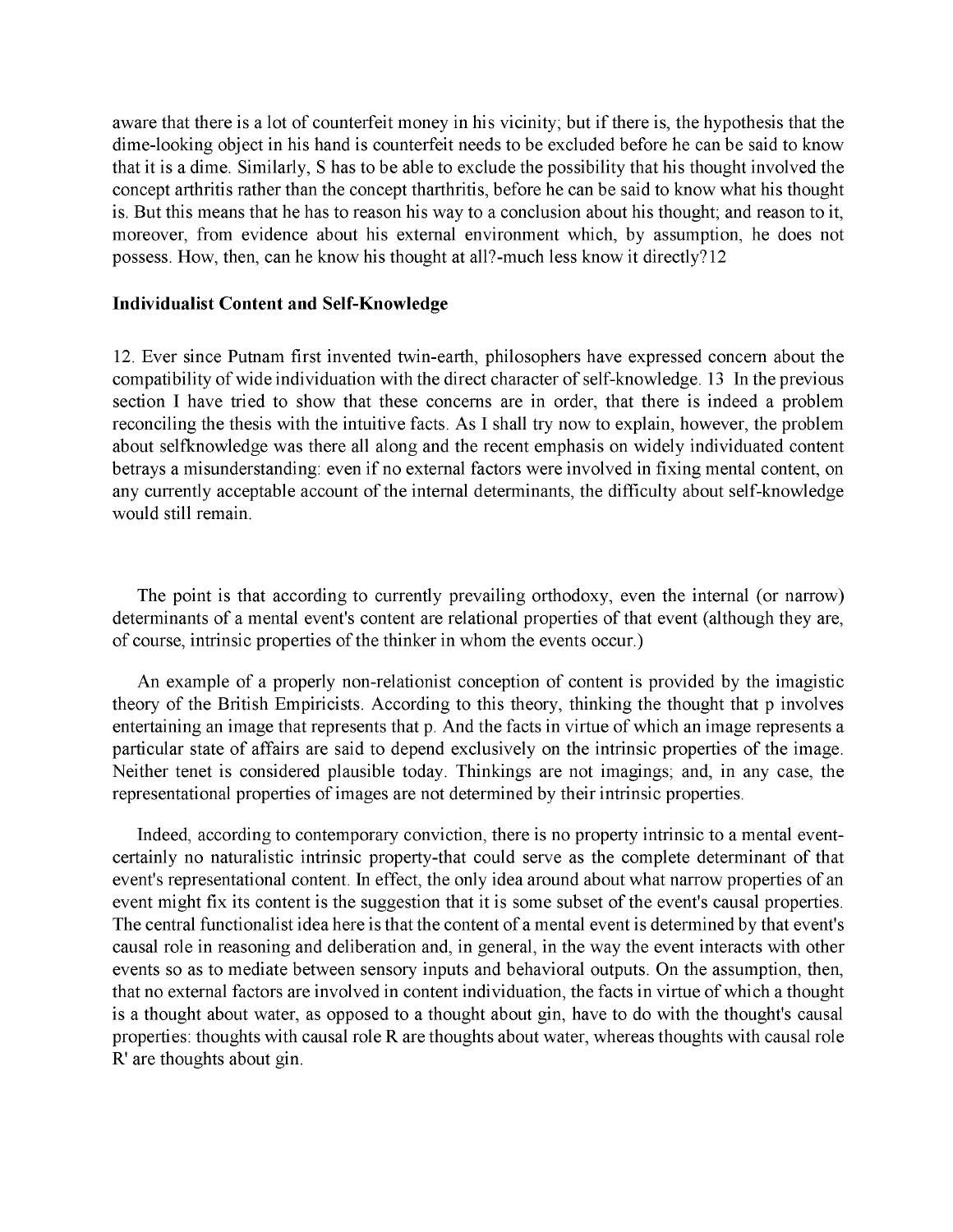Consider now a particular episode of thinking water is wet. How, on the dominant functionalist picture, might I know that that is what I thought? To know that I just had a water thought, as opposed to a gin thought (which, unlike a twater thought counts as a relevant alternative even in the absence of special circumstances) I would have to know, it seems, that my thought has the causal role constitutive of a water thought, as opposed to one constitutive of a gin thought. But it doesn't seem possible to know a thought's causal role directly. The point derives from Hume's observation that it is not possible to ascertain an item's causal properties non-inferentially, by mere inspection of its intrinsic properties; discovering them requires observation of the item's behavior over time.

But, again, this would appear to imply that I would have to reason my way to a thought's content; and reason to it, moreover, from facts about its causal role that I do not necessarily possess. How, then, could I know my thoughts at all?-much less know them directly?

#### Knowledge of relations

13. It might be suggested that the appearance of a difficulty here is being generated by appeal to a false principle: namely, that in order to know a mental event one must know how things stand with respect to the conditions that individuate that event.14

The cogency of the argument would certainly be at risk if such a principle were being assumed. For it is clearly not in general true that to know whether an object x has a property P one has to know how things stand with respect to the facts on which P supervenes. For example, the roundness of this coin in my hand supervenes on a mass of facts concerning the arrangement of molecules at its boundary; but I do not need to know those facts in order to know that the coin is round.

It is fortunate formy argument, therefore, that it assumes no such principle.What it does assume is different and considerably more plausible. Namely this: That you cannot tell by mere inspection of an object that it has a given relational or extrinsic property. This principle is backed up by appeal to the following two claims, both of which strike me as uncontestable. That you cannot know that an object has a given relational property merely by knowing about its intrinsic properties. And that mere inspection of an object gives you at most knowledge of its intrinsic properties. Uncontestable or not, it may yet seem that there are exceptions to the principle that an extrinsic property can never be detected by mere inspection.

Consider monetary value. Being a dime is not an intrinsic property of an object: for something to be a dime it must bear a number of complicated relations to its economic and social environment. And yet, we seem often able to tell that something is a dime purely observationally, by mere inspection of its intrinsic properties. Counterexample.

Not quite.The reason an extrinsic property seems, in this case, ascertainable by mere inspection, is due to the fact that possession of that property is correlated with possession of an intrinsic property that is ascertainable by mere inspection. The reason that the coin's dimehood seems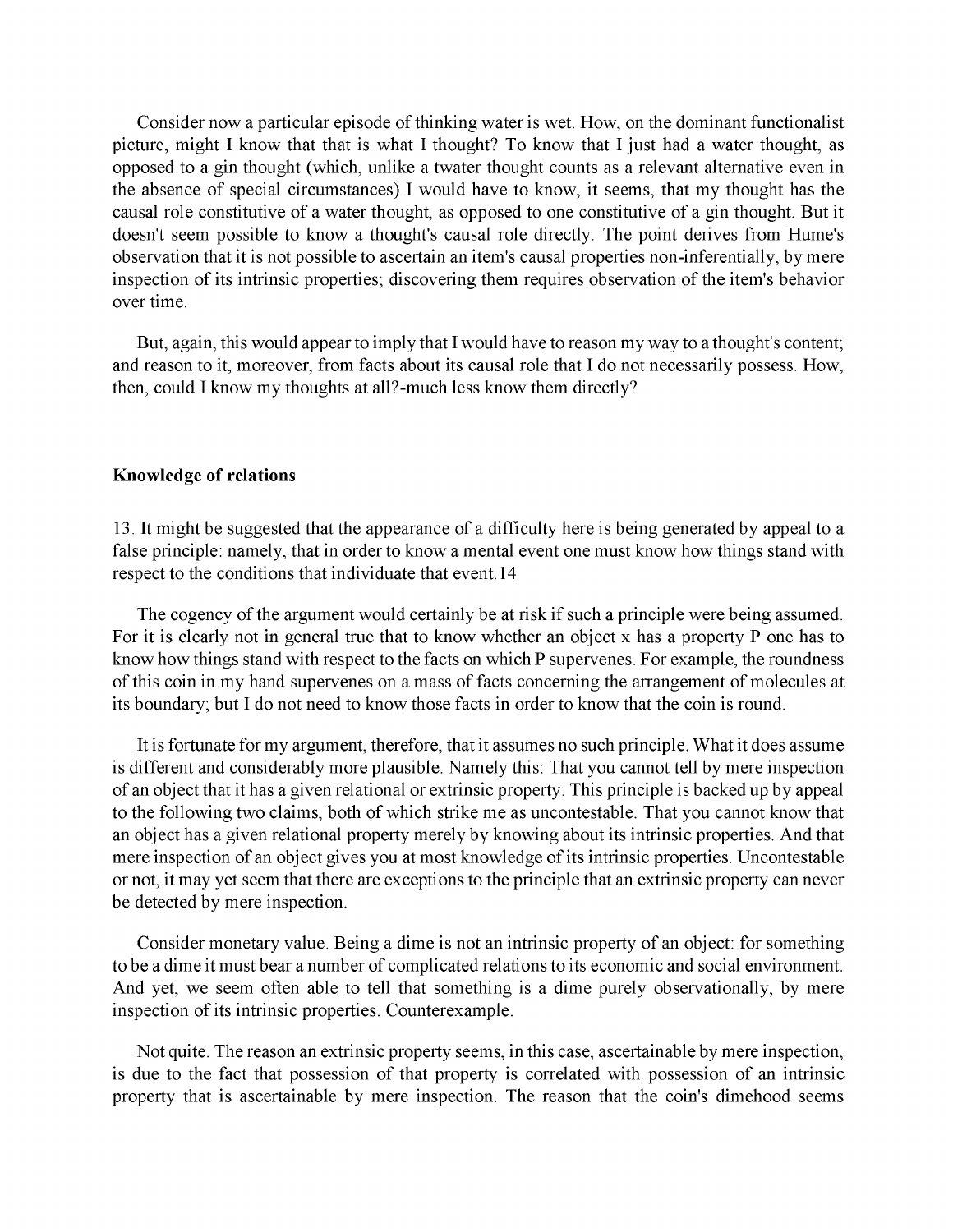detectable by mere inspection derives from the fact that its having the value in question is neatly encoded in several of its purely intrinsic properties: in the phrase "ten cents" that is inscribed on it, and in several other of its size, shape, and design characteristics.

To see clearly that it is only because of this feature that we are able to "inspect" the coin's value properties, consider a monetary system in which all coins, regardless of value, share their intrinsic properties: they are all minted of precisely the same metal, are all precisely of the same shape, size, and design. As far as their intrinsic properties are concerned, nothing serves to distinguish between coins of different value. Nevertheless, the coins are not all of equal value; and, let us suppose, what determines a coin's value is the mint it was minted at: coins minted at "five cent" mints are worth five cents, those at "ten cent" mints, ten cents, and so on. It should be obvious that the value of these coins is not ascertainable by mere inspection; one would have to know something about their historical properties.

If this is right, it shows that our normal ability to "inspect" monetary value cannot help explain our ability to know our thought contents directly. First, because the feature that helps explain our knowledge in the former case-the correlation between the coin's monetary value and possession of certain intrinsic properties-does not obtain in the latter: facts about a thought token's content are not correlated with any of that token's purely intrinsic properties." And second, because even if this were not true, that would still not explain how we might know our thoughts directly. For the process by which we know the coin's value is not really inspection, it's inference: you have to deduce that the coin is worth ten cents from your knowledge of its intrinsic properties plus your knowledge of how those intrinsic properties are correlated with possession of monetary value. And our knowledge of thought is not like that.

## III. IS SELF-KNOWLEDGE A COGNITIVE ACHIEVEMENT?

14. Many philosophers would agree, I think, with the conclusion of the previous part: that if we had to know our thoughts on the basis of inner observation, then we couldn't know our thoughts. It has certainly become very popular to claim that an observational model of self-knowledge is mistaken. Thus Burge:

If one thinks of one's relation to the subject matter of basic self-knowledge on an analogy to one's relation to objects of empirical investigation, then the view that one's thoughts (the subject matter) are dependent for their natures on relations to the environment will make it appear that one's knowledge of one's thoughts cannot be any more direct or certain than one's knowledge of the environment. ... This line of reasoning is deeply misconceived.16

Donald Davidson has sounded a similar theme:

I can tell by examining my skin what my private or 'narrow' condition is, but nothing I can learn in this restricted realm will tell me that I am sunburned. The difference between referring to and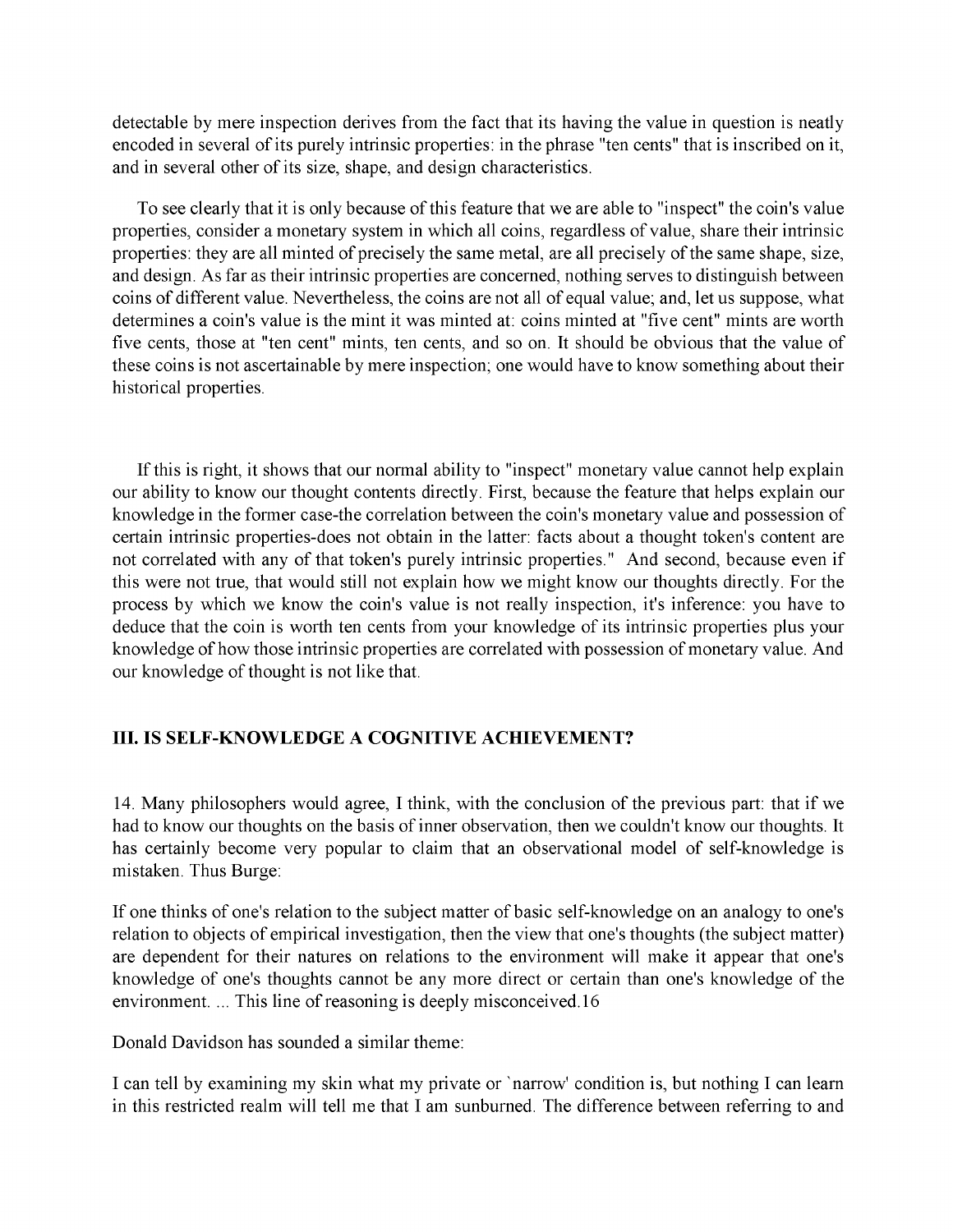thinking of water and referring to and thinking of twater is like the difference between being sunburned and one's skin being in exactly the same condition through another cause. The semantic difference lies in the outside world, beyond the reach of subjective or sublunar knowledge. So the argument might run.

This analogy, between the limited view of the skin doctor and the tunnel vision of the mind's eye, is fundamentally flawed. 17

But it is not as if, in opposing an observational model of self-knowledge, these philosophers are suggesting that knowledge of thought is inferential. The claim is, rather, that the correct way to explain the direct and authoritative character of self-knowledge is to think of it as based on nothingat any rate, on nothing empirical.

### Cognitively Insubstantial Judgments

Ordinarily, to know some contingent proposition you need either to make some observation, or to perform some inference based on some observation. In this sense, we may say that ordinary empirical knowledge is always a cognitive achievement and its epistemology always substantial. How could a judgment about a contingent matter of fact count as knowledge and yet not be a cognitive achievement? Or, to put the question another way, how could a contingent proposition be known directly, and yet not through observation?

Consider the judgment I am here now. Any token of this contingent judgment would be true and justified. But, in contrast with ordinary empirical judgments, the thinker is not required to possess any evidence for his judgment; he needs only to think it. The judgment is true and justified as soon as thought. The thinker counts as knowing something thanks not to the possession of any empirical evidence on his part, but simply courtesy of the concepts involved.

Consider another example. Suppose that the Kantian thesis, that experience of the world as containing substances is a precondition for experiencing it at all, is correct. It would follow, on such a view, (and ignoring for present purposes the distinction between experiencing and knowing), that knowledge that the (experienced) world contains substances is knowledge that is cognitively insubstantial. To know the fact in question a thinker is not required to possess any particular item of empirical evidence; he needs merely to experience. The truth of, and warrant for, the belief are secured, not by evidence, but by the satisfaction of certain very general conditions on experience. The thinker counts as knowing something thanks not to the possession of any evidence on his part, but simply courtesy of those general facts.

A third example. According to some philosophers, certain self-regarding judgments are essentially self-verifying. Antecedent to the judgment that I am jealous, for example, there may be no fact of the matter about whether I am; but thinking it makes it so.18 The judgment that I am jealous, when made, is, therefore, both true and justified. But, again, no evidence is required for the judgment. To know the fact in question, I am not required to possess any particular item of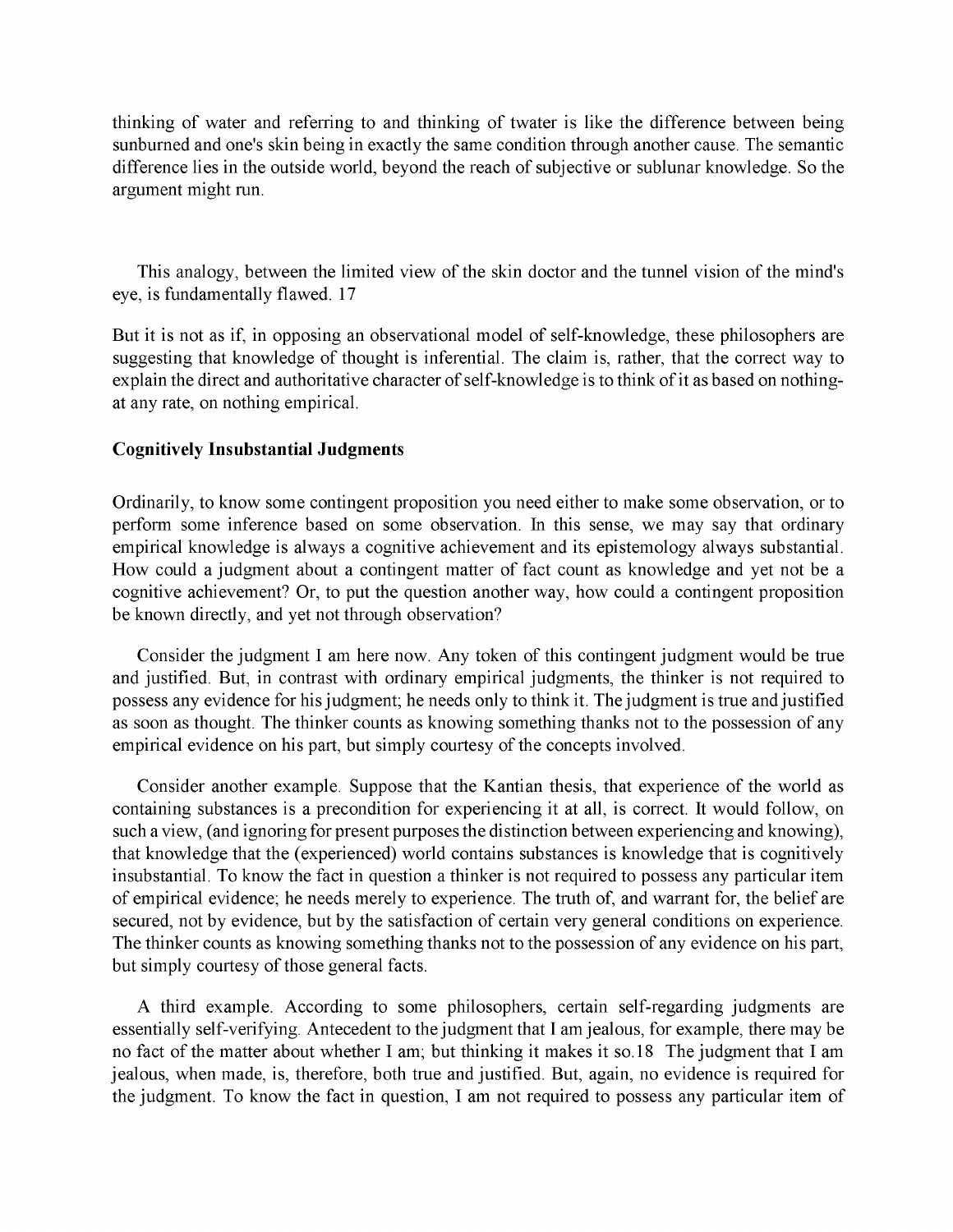empirical evidence; I need merely to make the judgment. I count as knowing something thanks not to the possession of any evidence on my part, but simply courtesy of the self-verifying nature of the judgment involved.

These examples illustrate three different kinds of contingent judgment which one may be justified in making even in the absence of any empirical evidence. The warrant for such judgments derives from other sources: from the meanings of the concepts involved, or from the satisfaction of certain general conditions, or from the judgment-dependent character of the phenomena being judged. Whatever the source, no observation, or inference based on observational premises, is required or relevant. These judgments, when known, constitute knowledge that is based on nothing empirical. In my terms, they are not cognitive achievements and are subject, therefore, to an insubstantial epistemology. 19

The relevance of such judgments ought to be clear. So long as knowledge of thought is construed as dependent on evidence, it seems impossible to understand how we could know our thoughts. That is what the argument of the previous two parts amounts to. If, however, selfregarding judgments could be understood along cognitively insubstantial lines-as the sorts of judgment which, for one reason or another, might be known without empirical evidence-then we might be able to explain how we know our thoughts, consistent with the admission that we do not know them on the basis of observation, or of inference based on observation. Could self-knowledge be, in this way, cognitively insubstantial?

### Cognitively Insubstantial Self-Knowledge

15. It is hard to see how it could be. Knowledge that is not a cognitive achievement would be expected to exhibit certain characteristics-characteristics that are notably absent from selfknowledge. For instance, and unlike ordinary empirical knowledge, you would not expect cognitively insubstantial knowledge to be subject to direction: how much you know about your thoughts should not depend on how much attention you are paying to them, if you do not know your thoughts on the basis of evidence. And yet it does seem that, within bounds anyway, selfknowledge can be directed: one can decide how much attention to direct to one's thoughts or images, just as one can decide how much attention to pay to objects in one's visual field.20

Or consider the fact that some adults are better than others at reporting on their inner states; and that most adults are better than children. How is this to be explained if self-knowledge is not to be thought of as an information-sensitive capacity that may be subject to cultivation or neglect?

The most important consideration, however, against an insubstantial construal of selfknowledge derives not so much from these observations but from a claim they presuppose: namely, that self-knowledge is both fallible and incomplete. In both the domain of the mental and that of the physical, events may occur of which one remains ignorant; and, in both domains, even when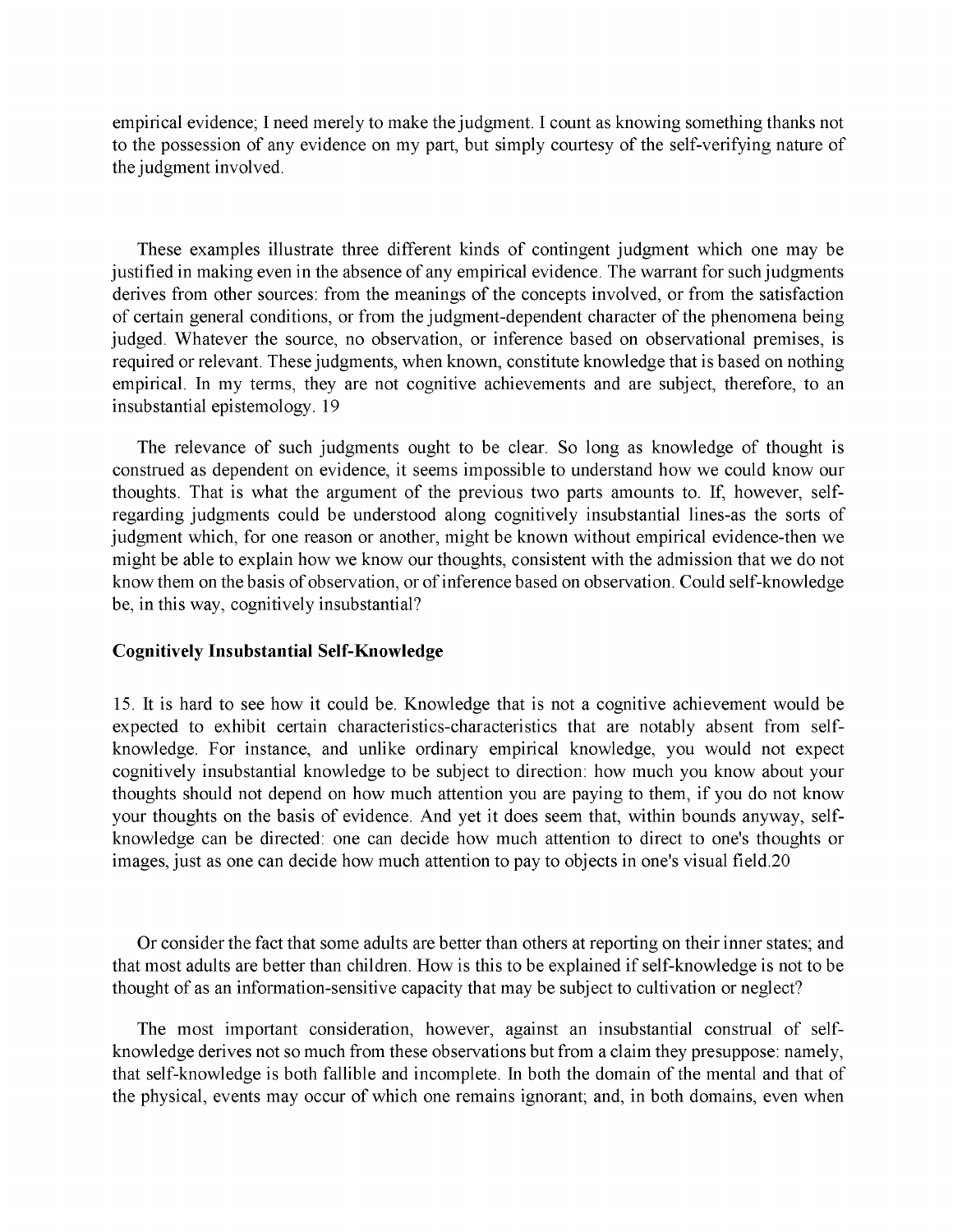one becomes aware of an event's existence, one may yet misconstrue its character, believing it to have a property it does not in fact possess. How is this to be explained? I know of no convincing alternative to the following style of explanation: the difference between getting it right and failing to do so (either through ignorance or through error) is the difference between being in an epistemically favorable position with respect to the subject matter in question-being in a position to garner the relevant evidence-and not. To put this point another way, it is only if we understand self-knowledge to be a cognitive achievement that we have any prospect of explaining its admitted shortcomings.

There is an irony in this, if it's true. Since Descartes, self-knowledge has been thought to present special philosophical problems precisely because it was held to be immune to cognitive deficit. The assumption was that we knew-or anyway had some idea-how to explain imperfect cognitive mechanisms; what seemed to elude explanation was a cognitive faculty that never erred. This line of thought seems to me to be exactly backwards. If Descartes's hyperbolic claims were right-if selfknowledge really were immune to error and ignorance-the temptation to explain it in an epistemologically deflationary way would be overwhelming. As it is, however, the Cartesian claims are incorrect and the epistemology of self-knowledge, thereby, substantial.

16. Strange to discover, then, that deflationary accounts of self-knowledge appear to be gaining widespread acceptance.21 I have already mentioned some general reasons for being suspicious of such accounts. In the remainder of this paper I propose to look at Burge's provocative proposal in detail, outlining the specific ways in which, as I see it, it fails as an account of self-knowledge.

## Burge: Self-Knowledge and Self-Verification

17. According to Burge, it is a fundamental error to think that self-knowledge is a species of cognitive achievement. As he puts it, it is a mistake to think that, in order to know a thought, one must know a lot about it. Rather,

[t]he source of our strong epistemic right, our justification, in our basic self-knowledge is not that we know a lot about each thought we have. ... It is that we are in the position of thinking those thoughts in the second-order, self-verifying way.22

How is this to be understood?

Consider the following judgment about what I am thinking:

I judge: I am thinking that writing requires concentration.

In such a judgment, Burge points out, the subject matter of the judgment is not merely contingently related to the thoughts one thinks about it. The judgment is self-referential and self-verifying. The second-order judgment to the effect that I'm thinking that writing requires concentration could not exist unless I were to think, through that very thought, that writing requires concentration. The thought I am making a judgment about is self-referentially fixed by the judgment itself; and the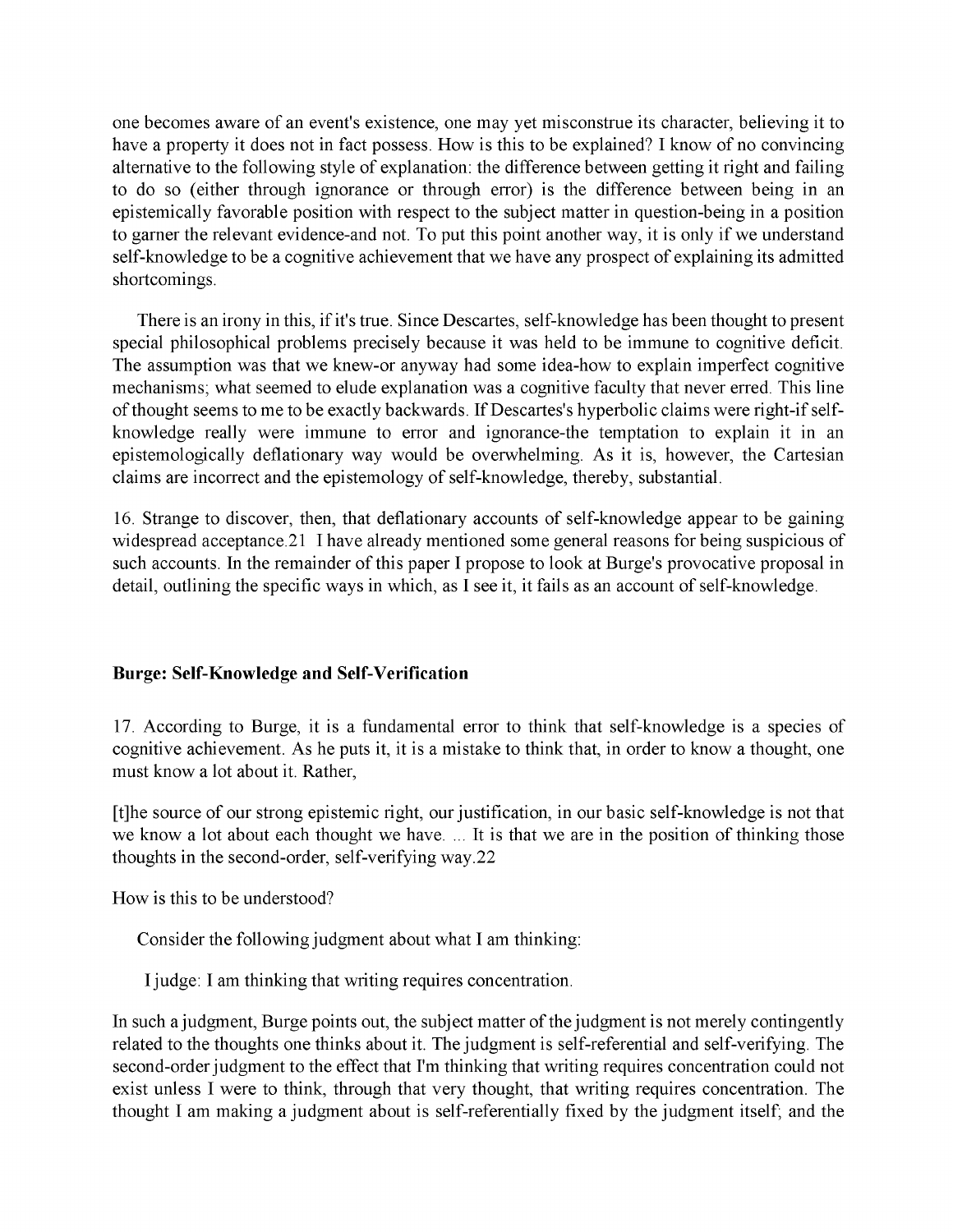judgment is thereby self-verifying. At least in this sort of case, then, it appears that one need know nothing about a thought in order to know that one has thought it; one need only think the thought as part of a second-order thought that asserts its occurrence. Since such thoughts are, as Burge correctly points out, logically self-verifying, they are guaranteed to be true as soon as thought. Hence, they would appear to constitute authoritative and non-inferential knowledge of thought, the relational character of the properties that determine thought content notwithstanding.

Burge calls this sort of self-verifying, self-regarding judgment basic seifknowledge. Let us start with the following question: how much of direct selfknowledge is basic self-knowledge? How well does Burge's paradigm explain the general phenomenon?

18. We may begin by noting that it does not at all explain our knowledge of our standing mental states. Judgments concerning such states, for example,

I judge: I believe that writing requires concentration

or

I judge: I desire that writing require concentration

are not self-verifying. I need not actually believe that writing requires concentration in order to think the first thought, nor actually desire that it require concentration to think the second. These self-regarding judgments do not conform to Burge's paradigm. This would appear to be a serious problem. After all, we do know about our beliefs and desires in a direct and authoritative manner, and Burge's proposal seems not to have the resources to explain how.

How does his proposal fare in connection with occurrent events? In this domain, too, its applicability seems rather limited. Self-regarding judgments about what I occurrently desire or fear, for example, are manifestly not selfverifying, in that I need not actually desire or fear any particular thing in order to judge that I do. Thus, it may be that

I judge: I fear that writing requires concentration

without actually fearing that it does. The judgment is not self-verifying.

The best possible case for Burge's purposes will involve a self-regarding judgment about a mere thinking or entertaining of a proposition-a judgment of a the form

I judge: I think that writing requires concentration

And even here, the judgment will only prove self-verifying if the time at which the judgment is made is absolutely coincident with the time at which the thought being judged about is thought. In other words, the second-order judgment will be self-verifying only if it literally incorporates the very thought about which it is a judgment. It is only under this very special condition that the thinking of the proposition in question is presupposed by the very act of making a judgment about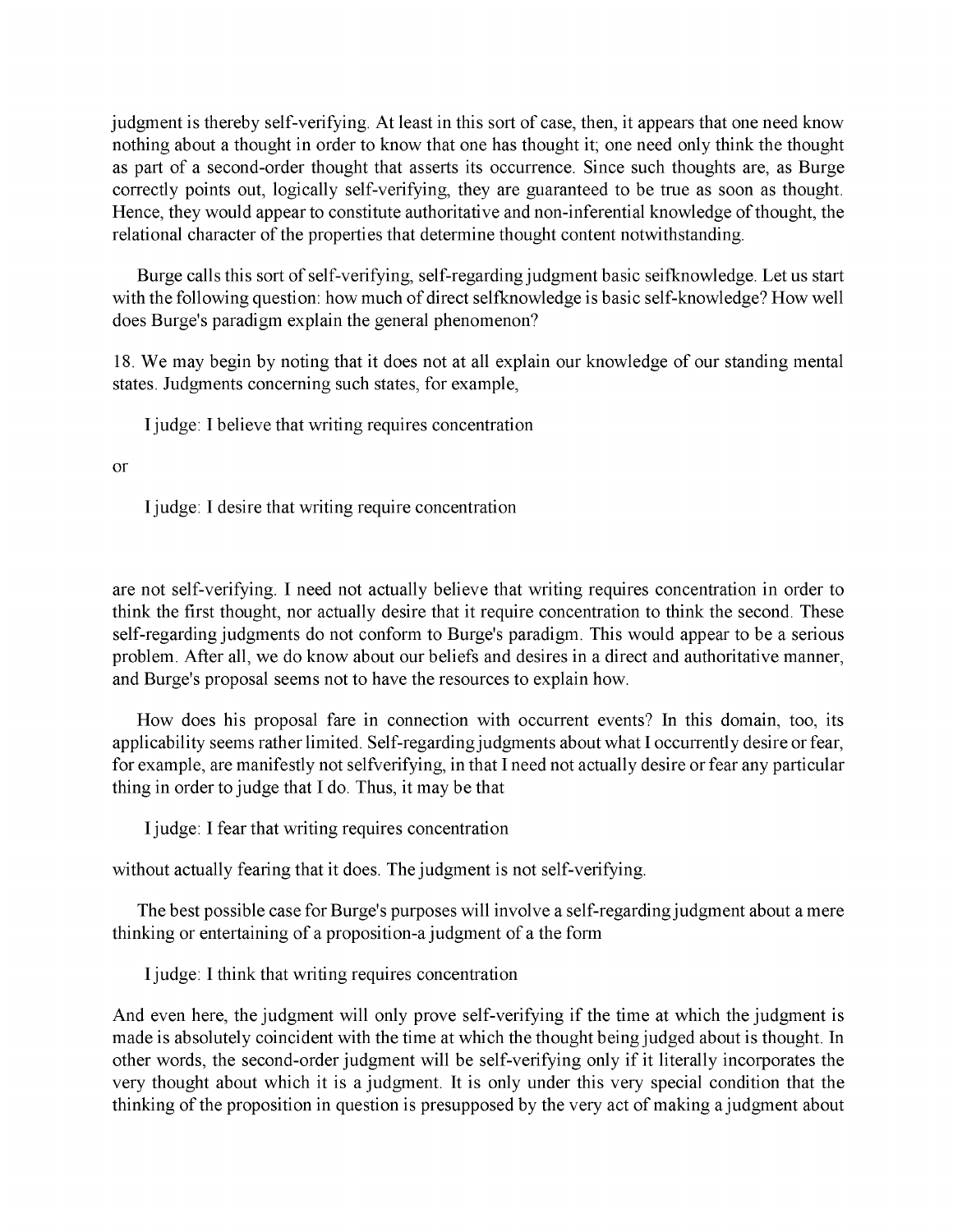it; and, hence, only under this very special condition that the judgment is self-verifying.23 If, for example, the judgment concerned an act of entertaining a proposition that preceded the act of making judgment by even the smallest interval of time, as in

Ijudge: I just now thought that writing requires concentration

then, since it need not be true that I had that thought then in order to make this judgment now, such a judgment would not be self-verifying and, hence, would constitute a species of self-knowledge that is not subject to Burge's deflationary paradigm.

But is it not precisely knowledge of this form-knowledge of what one has thought immediately after one has thought it-that we think of as central to our capacity for self-knowledge? We are struck by our ability to know, non-inferentially and authoritatively, that a certain mental event has occurred, immediately on its having occurred. We think: Writing requires concentration. And then we know, directly and unproblematically, that that is what we thought. A first-order thought occurs. And we are then able, without the benefit of inference, to form a correct judgment about what thought that was. The second-order judgment in these central cases is not self-verifying. Such cases are not instances of "basic self-knowledge" in Burge's sense. How does his proposal help explain how they are possible? The fact that, had the thought been part of a secondorder judgment, then that judgment would have been self-verifying, does not help explain how we are able to know what thought it was, given that it wasn't part of such a judgment. First-order thoughts that are not part of second-order thoughts are directly knowable. Arguably, acts of knowing such thoughts are paradigm cases of self-knowledge. And Burge's proposal seems incapable of explaining how they are possible.

19. Still, even ifBurge's proposal does not explain the central cases, does it not supply us with at least one case in which a thought is known directly despite the relational nature of its individuation conditions? And isn't that enough to dislodge our intuition that relationism is irreconcilable with directness?

If Burge's self-verifying judgments were instances of genuine knowledge, then they would indeed dislodge the problematic intuition. But I am not convinced that they are.

Consider again the case of the person who undergoes a series of slow switches between earth and twin-earth. Burge observes:

In the former situation, the person may think "I am thinking that water is a liquid." In the latter situation, the person may think "I am thinking that twater is a liquid." In both cases the person is right and as fully justified as ever. The fact that the person does not know that a switch has occurred is irrelevant to the truth and justified character of these judgments. Of course, the person may learn about the switches and ask "Was I thinking yesterday about water or twater?"-and yet not know the answer. Here knowing the answer may sometimes depend on knowing empirical background conditions. But such sophisticated questions about memory require a more complex story.24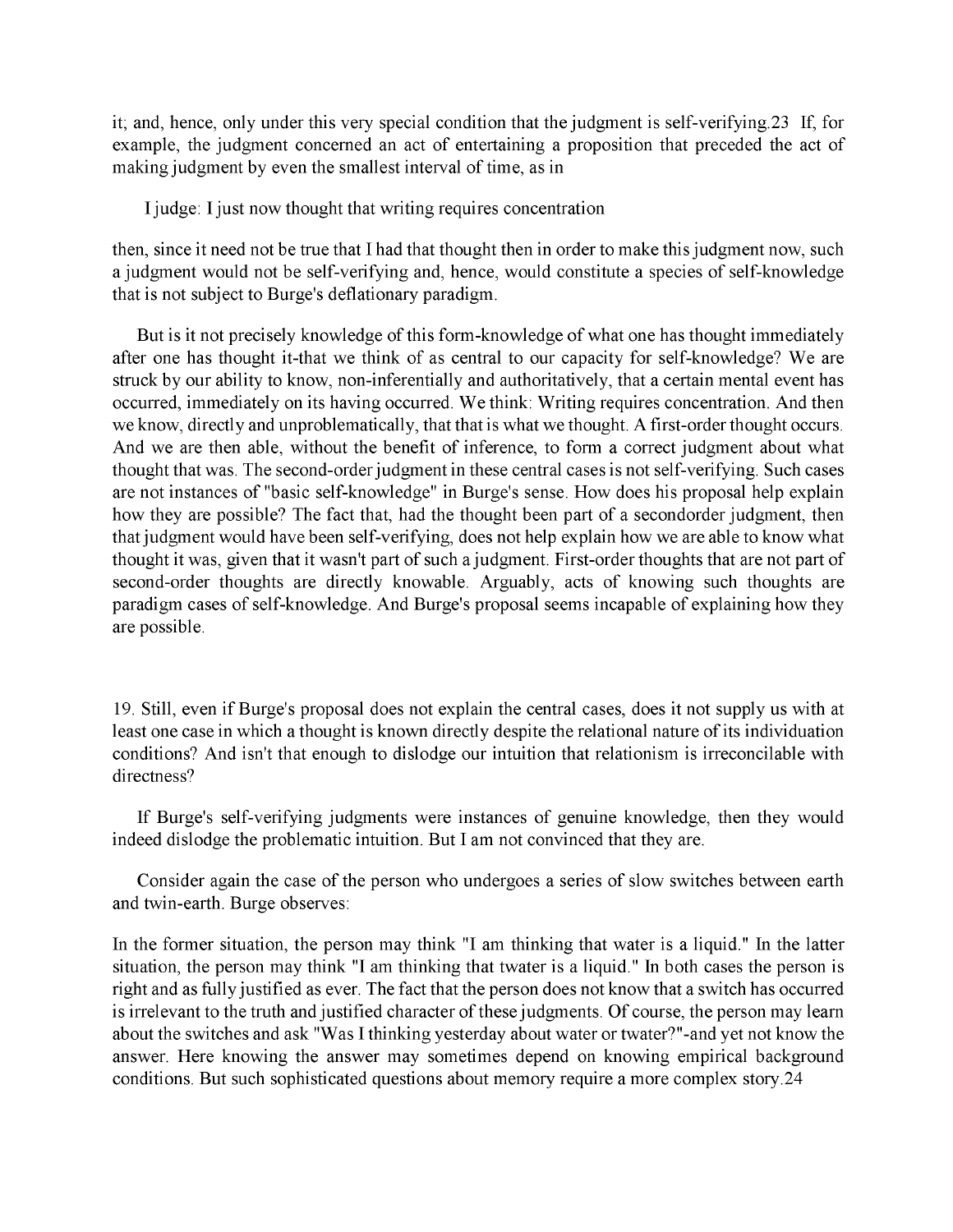These remarks strike me as puzzling. They amount to saying that, although S will not know tomorrow what he is thinking right now, he does know right now what he is thinking right now. For any given moment in the present, say tl, S is in a position to think a self-verifying judgment about what he is thinking at tl. By Burge's criteria, therefore, he counts as having direct and authoritative knowledge at tl of what he is thinking at that time. But it is quite clear that tomorrow he won't know what he thought at G. No self-verifying judgment concerning his thought at tl will be available to him then. Nor, it is perfectly clear, can he know by any other non-inferential means. To know what he thought at tl he must discover what environment he was in at that time and how long he had been there. But there is a mystery here. For the following would appear to be a platitude about memory and knowledge: if S knows that p at tl, and if at (some later time) t2, S remembers everything S knew at tl, then S knows that p at t2.

Now, let us ask: why does S not know today whether yesterday's thought was a water thought or a twater thought? The platitude insists that there are only two possible explanations: either S has forgotten or he never knew. But surely memory failure is not to the point. In discussing the epistemology of relationally individuated content, we ought to be able to exclude memory failure by stipulation. It is not as if thoughts with widely individuated contents might be easily known but difficult to remember. The only explanation, I venture to suggest, for why S will not know tomorrow what he is said to know today, is not that he has forgotten but that he never knew. Burge's self-verifying judgments do not constitute genuine knowledge. What other reason is there for why our slowly transported thinker will not know tomorrow what he is said to know directly and authoritatively today?25

In sum, Burge's self-verifying judgments seem to me neither to explain the central cases, nor to provide particularly compelling examples of special cases in which a relationally individuated thought is known non-inferentially.

### **Conclusion**

20. In this paper, I have attempted to map out the available theoretical options concerning selfknowledge. And I have argued that none of the options work. It seems to me that we have a serious problem explaining our ability to know our thoughts, a problem that has perhaps not been sufficiently appreciated. As I said in the introduction, however, the point of the exercise is not to promote skepticism, but understanding. I am confident that one of the options will work; but I think we need to think a lot harder before we are in a position to say which one.26

<sup>1</sup> How a contingent proposition might be known on the basis of nothing will be explained in Part III. A word also about 'inner observation': It makes no difference to the argument of this paper if you think of inner observation as amounting to traditional introspection, or if you think paper if you think of inner observa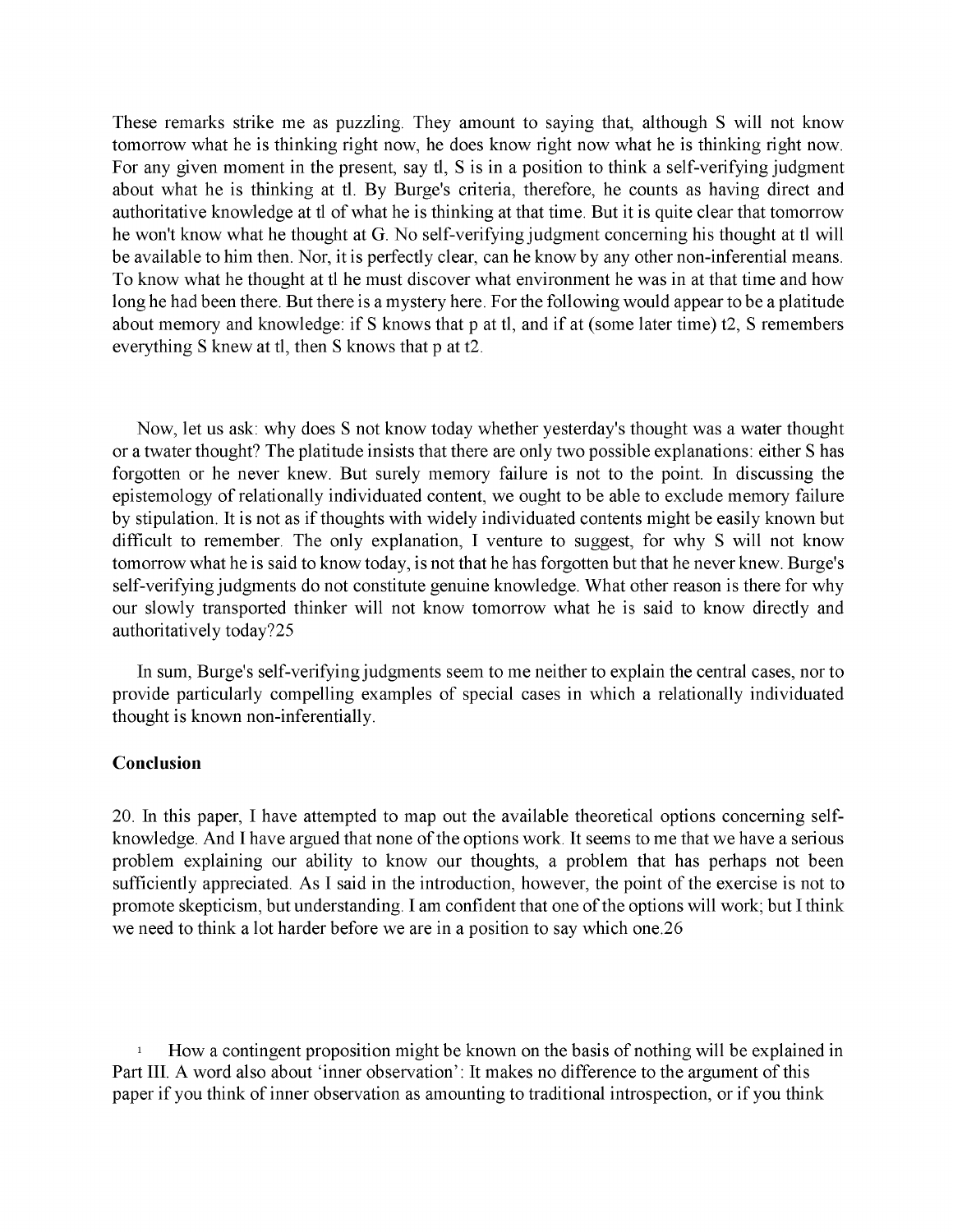of it as amounting to the operation of some Armstrong-style 'brain-scanner'. What is crucial to inner observation models of self-knowledge is the claim that beliefs about one's own thoughts are justified by the deliverances of some internal monitoring capacity, much like beliefs about the external environment are justified by the deliverances of an external monitoring capacity (perception).

For 'brain-scanners' see Armstrong 1968. For a useful survey of various conceptions of introspection see Lyons 1986.

<sup>2</sup> For arguments in support of the indispensability of the ordinary conception, see my 1990  $(this$  volume, Chapter 2). (and volume,  $\zeta$  maple  $2f$ .

- <sup>3</sup> Many philosophers have pointed this out. See, for example, Davidson 1987. Chapter 2). See, for example, Davidson 1987.
	- <sup>4</sup> See Ryle 1949. See Ryle 1949.
	- <sup>5</sup> The example is adapted from Bonjour 1985, pp. 38-40. 1985, pp. 38-40.<br>1985, pp. 38-40.

<sup>6</sup> O'Connor and Carr 1982, p. 75. For a slightly more nuanced discussion of this sort of objection to externalism see my 2003a (this volume, Chapter 12). Of course, there are responses  $\alpha$  available to the externalist. I am not going to consider them here because I am not here trying to  $\alpha$ argue for internalism; I am just describing it. Again, for detailed discussion see Bonjour 1985. available to the externalist. I am not  $\mathbf{c}$  and  $\mathbf{c}$  and  $\mathbf{c}$ 

<sup>7</sup> The regress does not particularly depend on the fact that the relation between the beliefs consists in *inference*. There are possible coherentist views according to which mediated justification consists not in inference but in 'membership' in an appropriate system of beliefs. All such views, applied to self-knowledge, are subject to the regress outlined in the text, given  $internality$  assumptions. (I am indebted here to Crispin Wright.)  $\tau$  The regress does not particularly justification consists not in infere  $\mu$ ut in an appropriate in an appropriate in an appropriate in an appropriate in an appropriate in an appropriate in an appropriate in an appropriate in an appropriate in an appropriate in an appropriate in an appropriat

 $\frac{1}{8}$  I am inclined to believe that (at least part of) what is going on in the famous passage that concludes Wittgenstein's discussion of rule-following in his *Philosophical Investigations* is an concrudes writtgenstein's discussion of run<br>argument to this effect. The passage reads: argument to this effect. The p concludes wittgenstein's discussion Philosophical Investigations is an

It can be seen that there is a misunderstanding here from the mere fact that in the course of our argument we give one interpretation after another; as if each one contented us at least for a moment, until we thought of yet another standing behind it. What this shows is that there is a way of grasping a rule that is *not* an *interpretation*.... *(PI*: 201)  $\overline{\text{I}}$  can be seen that there is a  $\overline{\text{I}}$ a rule that is *not* an *interpretation*...

The textual evidence strongly indicates that Wittgenstein uses the term 'interpretation' to mean 'hypothesis as the meaning of.' Read this way, the passage says that the moral of the rule-following 'paradox' is that there must be a way of grasping the content of a mental event without having to form hypotheses as to its content. This is not the occasion to say what else might be going on in torm hypotheses as to its content. This is not the occanition that passage or to defend this reading in greater detail. ny poinesis as ine meaning of  $\epsilon$ . that passage or to defend this read

<sup>9</sup> This point is made in Burge 1988. <sup>9</sup> This point is made in Burge 19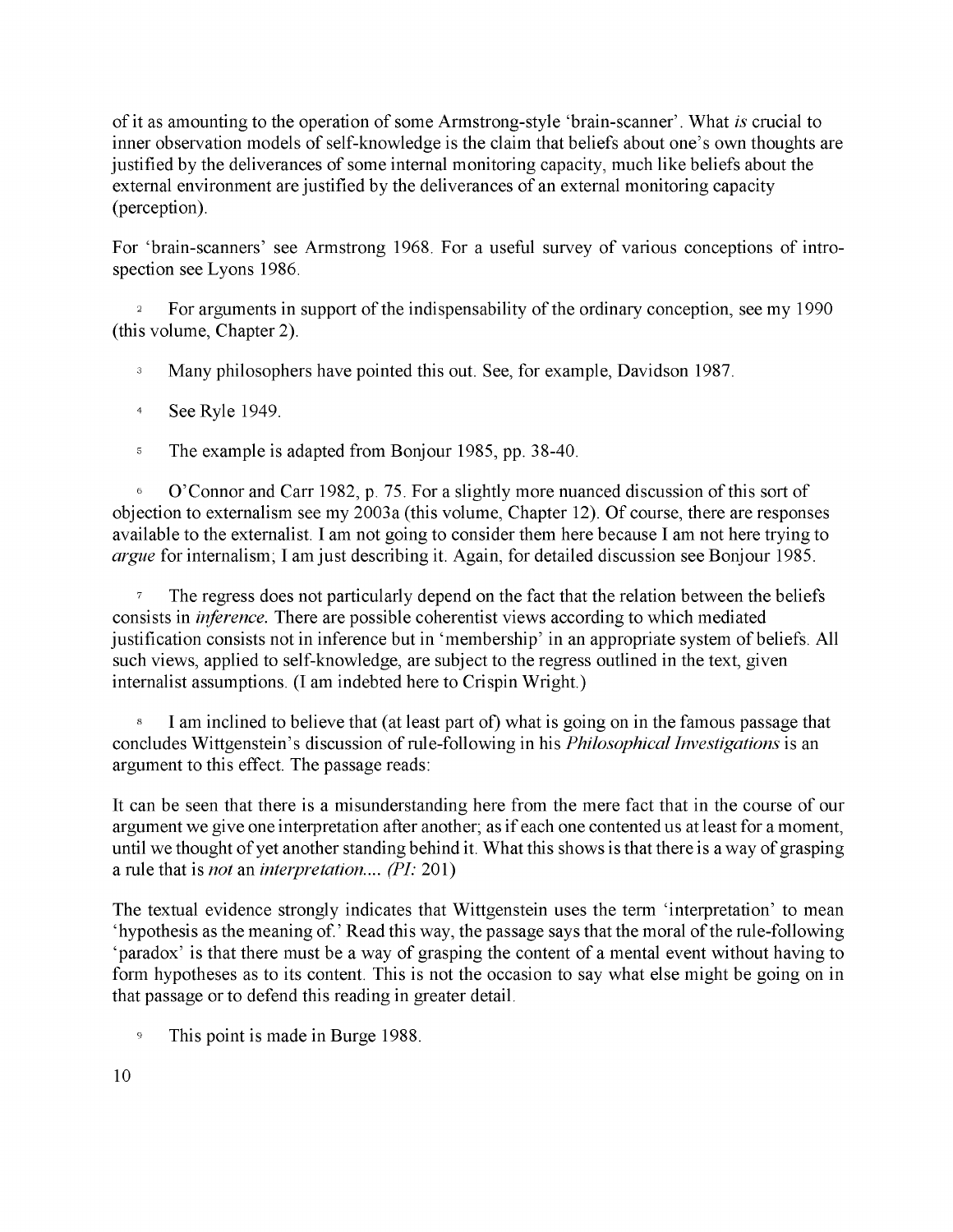Burge and Davidson are explicit about this.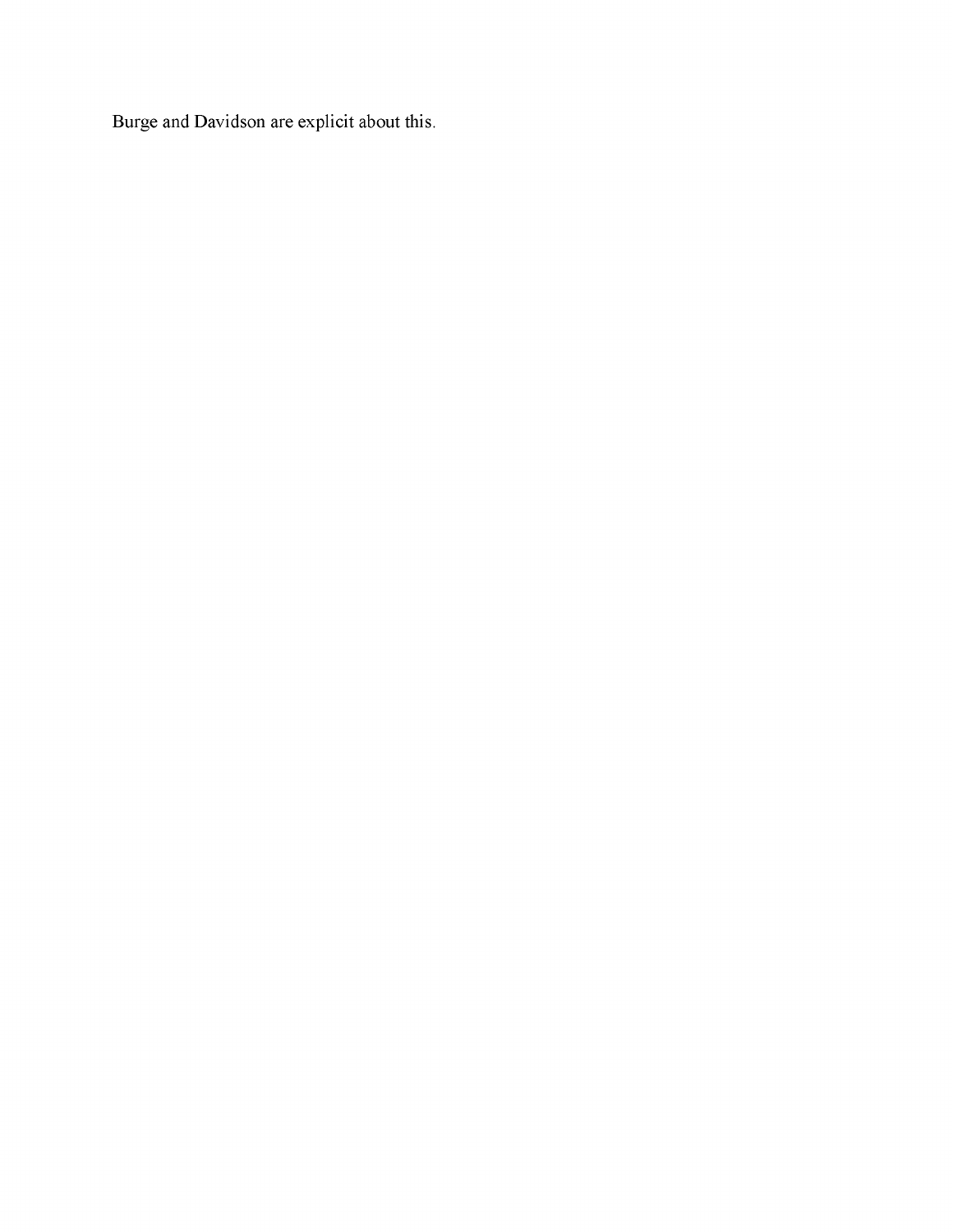The first version of the slow switching story involves questions that admit of no easy answer. Suppose both earthian and twin-earthian thoughts are simultaneously available to you. And suppose you think a thought that you would express with the words "I have arthritis." How is it determined whether this particular thought token involves the concept *arthritis* or the concept tharthritis? (This is not a question about how you would know whether it involved the one or the other; it's a question about what makes it true that it involves the one and not the other.) There seems to be no simple answer. It certainly does not seem right to say, for reasons that underlie the intuition that quick switching wouldn't suffice for change of content, that it is simply a function of the environment in which the thought is tokened. Nor are there other obvious dimensions of difference to appeal to: ex hypothesi, thoughts with the different contents would have exactly the same functional roles, the same linguistic expression and the same associated qualitative episodes (if any).

 $12$  It is no objection to this argument to point out that, on *this* way of telling the switching story, S cannot even frame the hypothesis he is called upon to exclude. Someone may not have the concept of counterfeit money, but if there is a lot of counterfeit money in his vicinity, then he must be able to exclude the hypothesis that the coin in his hand is counterfeit before he can be said to know that it is a dime. The fact that he cannot so much as frame the relevant hypothesis does not absolve him of this requirement. In any case, any residual worries on this score can be averted, if necessary, by telling the switching story in the alternative way outlined in the text. cannot even frame the hypothesis he is it is a dime. The fact that he cann tening the switching story in the art

<sup>13</sup> See, for example, Andrew Woodfield's remarks in the "Introduction" to his 1982, p. viii. See also Brueckner 1986. said to know that it is a dime. The fact  $13$  See, for example, Andrew Wo  $\alpha$  and  $\beta$  is required. In any case, and  $\alpha$ 

- $6$  See Burge 1988, p. 651. See also his 1986.  $\mathcal{S}$  story in the alternative way in the alternative way in the alternative way in the alternative way in the alternative way in the alternative way in the alternative way in the alternative way in the alternative way
- $\sigma$  This would be false if a language of thought hypothesis were true.  $\tau$  thus would be taise if
	- <sup>8</sup> Burge 1988, p. 660. Burge 1988, p. 660.
	- <sup>9</sup> Davidson 1987, p. 453. Davidson 1987, p. 453.

<sup>10</sup> Jealousy is being used here merely for illustrative purposes. For reasons that are touched upon briefly below (see note 23), I actually rather doubt that judgments about jealousy are selfverifying in the sense bruited in the text. verifying in the sense bruited in

<sup>11</sup> Wittgenstein remarked, famously, that:  $11$  Wittgenstein remark

It cannot be said of me at all (except perhaps as a joke) that  $/$  know I am in pain. What is it supposed to mean—except perhaps that I *am* in pain? (PI: 246) to mean—except perhaps that  $1a$ 

The remark has struck most philosophers as extremely implausible. A truth it may harbor, however, is that if (as seems right) it is constitutive of being in pain that one know that one is, then knowing that one is cannot count as a cognitive achievement; one doesn't count as being in pain unless one knows it. As against Wittgenstein, I am not sure that this point is best captured by denying that judgments about pain constitute 'knowledge.' however, is that if (as seems right)  $u$  countries one knows it. As against w.

 $12$  This observation is made in Mellor 1978.